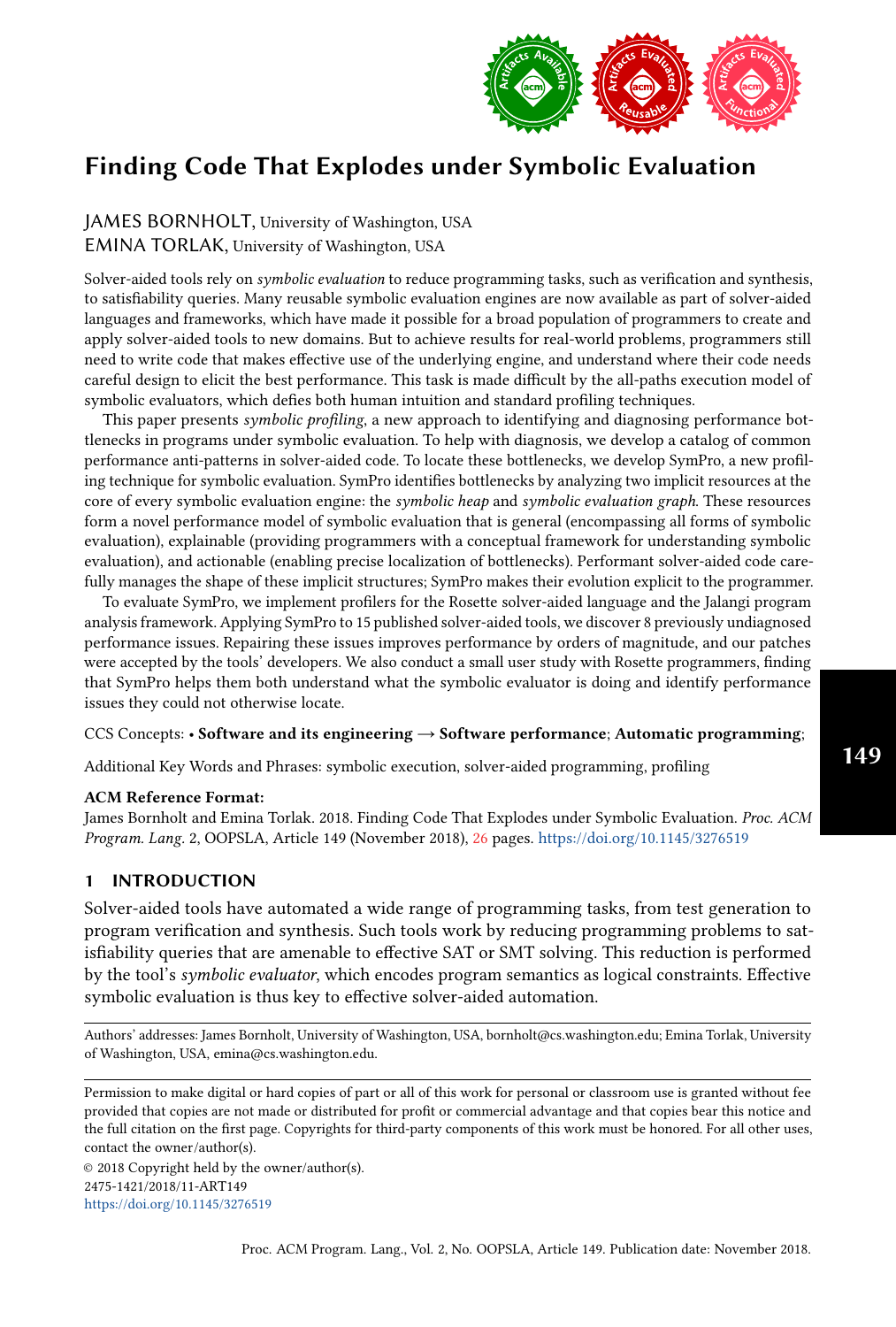Building and applying solver-aided automation used to be the province of experts, who would invest years of work to obtain an efficient symbolic evaluator for a new application domain. This barrier to entry is now greatly reduced by the availability of solver-aided languages (e.g., [\[Torlak](#page-25-1) [and Bodik 2014;](#page-25-1) [Uhler and Dave 2014\]](#page-25-2)) and frameworks (e.g., [\[Bucur et al.](#page-24-0) [2014;](#page-24-0) [Sen et al.](#page-25-3) [2013\]](#page-25-3)), which provide reusable symbolic evaluation engines for programmers to target. These platforms have made it possible for a broader population of programmers, from high-school students to professional developers, to rapidly create solver-aided tools for many new domains (e.g., [Table 1\)](#page-15-0).

But scaling solver-aided programs to real problems, either as a developer or a user, remains challenging. As with classic programming, writing code that performs well (under symbolic evaluation) requires the programmer to be able to *identify* and *diagnose* performance bottlenecks—which parts of the program are costly to evaluate (symbolically) and why. For example, if a program synthesis tool is timing out on a given task, the tool's user needs to know whether the bottleneck is in the problem specification or the solution sketch [\[Solar-Lezama et al.](#page-25-4) [2006\]](#page-25-4). Similarly, if neither the specification nor the sketch is the bottleneck, then the tool's developer needs to know where and how to improve the interpreter that specifies the semantics of the tool's input language. Yet unlike classic runtimes, which employ an execution model that is familiar to programmers and amenable to timeand memory-based profiling, symbolic evaluators employ an unfamiliar execution model (i.e., evaluating all paths through a program) that defies standard profilers. As a result, programmers currently rely on hard-won intuition and ad-hoc experimentation to diagnose and optimize solver-aided code.

This paper presents *symbolic profiling*, a systematic new approach to identifying and diagnosing code that performs poorly under symbolic evaluation. Our contribution is three-fold. First, we develop SymPro, a new (and only) profiling technique that can identify root causes of performance bottlenecks in solver-aided code. Here, we use the term 'solver-aided code' to generically refer to any program (in any programming language) that is being evaluated symbolically to produce logical constraints. Second, to help programmers diagnose these bottlenecks, we develop a catalog of the most common programming anti-patterns for symbolic evaluation. Third, we conduct an extensive empirical evaluation of symbolic profiling, showing it to be an effective tool for finding and fixing performance problems in real applications.

Symbolic Profiling. What characterizes the behavior of programs under symbolic evaluation? The fundamental challenge for symbolic profiling is to answer this question with a performance model of symbolic evaluation that is general, explainable, and actionable. A general model applies to all solver-aided platforms and must therefore encompass all forms of symbolic evaluation, from symbolic execution [\[Clarke 1976;](#page-24-1) [King 1976\]](#page-25-5) to bounded model checking [\[Biere et al.](#page-24-2) [1999\]](#page-24-2). An explainable model provides a conceptual framework for programmers to understand what a symbolic evaluator is doing, without having to understand the details of its implementation. Finally, an actionable model enables profiling tools to precisely identify root causes of performance bottlenecks in symbolic evaluation. Developing a model of symbolic evaluation that satisfies all three of these goals is the core technical contribution of this paper.

To illustrate the symbolic profiling challenge, consider applying a standard time-based profiler to the toy program in [Figure 1a.](#page-2-0) The program checks that the sum of any  $n \leq N$  even integers is also even. Under symbolic evaluation for  $N = 20$ , the take call (line 5) takes an order of magnitude more time than filter (line 4), so a time-based profiler identifies take as the location to optimize. The source of the problem, however, is the call to <code>filter</code>, which generates  $O(2^N)$  paths when applied to a symbolic list of length N [\(Figure 1c\)](#page-2-0). The take procedure, in contrast, generates  $O(N)$  paths. A time-based profiler incorrectly blames take because it is evaluated  $2^N$  times, once for each path generated by filter. The correct fix is to avoid calling filter [\(Figure 1d\)](#page-2-0). This repair location is missed not only by time-based profiling but also by models that rely on common concepts from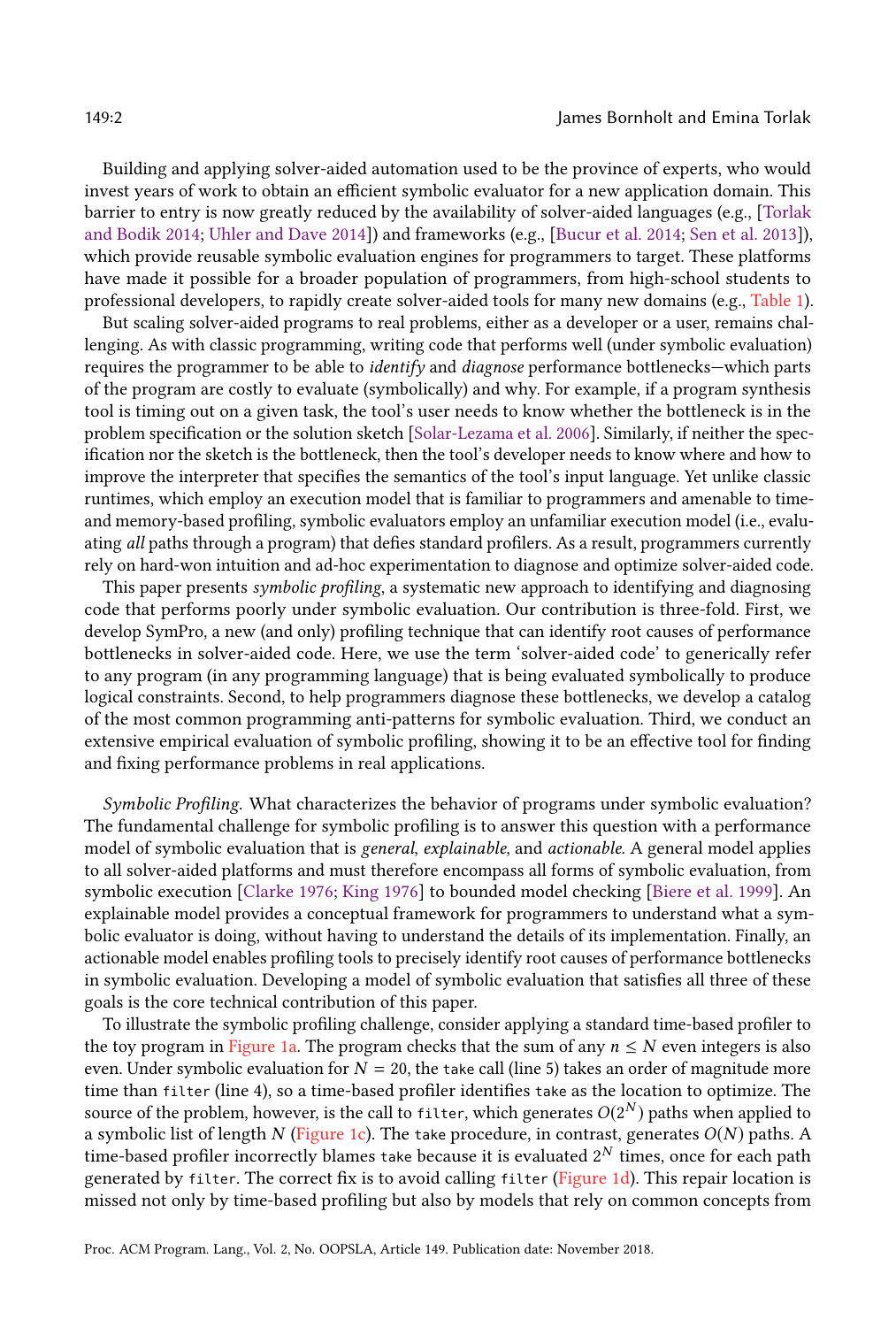```
1 (define (sum-of-even-integers-is-even N)
      2 (define-symbolic* xs integer? [N]) ; xs = list of N symbolic integers
3 (define-symbolic* n integer?) ; n = single symbolic integer<br>4 (define ys (filter even? xs)) ; ys = even integers from xs
4 (define ys (filter even? xs))<br>5 (define zs (take ys n))
      (define zs (take ys n)) ; zs = first n elements of ys<br>(assert (even? (apply + zs)))) ; Check that the sum of zs is even
6 (assert (even? (apply + zs))))
```
(a) A program that checks that the sum of any  $n \leq N$  even integers is even.



(c) The original program (a) creates  $O(N2^N)$  paths (here,  $N=2$ ).



 (**define** (sum-of-even-integers-is-even N) (**define-symbolic\*** xs integer? [N]) (**define-symbolic\*** n integer?) (**define** zs (take xs n)) (**when** (andmap even? zs) (**assert** (even? (apply + zs)))))

(d) Repairing (a) to obtain asymptotically better performance.

Fig. 1. A toy solver-aided program that performs poorly under symbolic evaluation.

the symbolic evaluation literature, such as path condition size or feasibility. For instance, a simple model that counts the total number of paths generated by a call will also blame take. It is, of course, possible to design more sophisticated time- and path-based models that can handle our toy example, and we examine such designs in [Section 4.1,](#page-9-0) but they fall short on real code.

Symbolic profiling employs a new performance model of symbolic evaluation that is based on the following key insight: effective symbolic evaluation involves maximizing (opportunities for) concrete evaluation while minimizing path explosion. Classic concrete execution is thus a special, ideal case of symbolic evaluation–all operations are evaluated on concrete values along a single path of execution. Since this ideal cannot be achieved in the presence of symbolic values, symbolic evaluators choose which goal to prioritize at a given point by basing their evaluation strategy on either symbolic execution (SE) or bounded model checking (BMC). As illustrated in [Figure 4,](#page-7-0) SE maximizes concrete evaluation but suffers from path explosion, while BMC avoids path explosion but affords few opportunities for concrete evaluation. Performant solver-aided code elicits a practical balance between SE- and BMC-style evaluation in the underlying engine. The challenge for a symbolic profiler is therefore to help programmers identify the parts of their code that deviate most from concrete evaluation by generating excessive symbolic state or paths.

SymPro. We address this challenge with SymPro, a new profiling technique that tracks two abstract resources, the *symbolic heap* and the *symbolic evaluation graph*, which form our performance model. The symbolic heap consists of all symbolic values (constants, terms, etc.) created by the program, while the symbolic evaluation graph reflects the engine's evaluation strategy (which paths were explored individually, which were merged, etc.). In concrete execution, the symbolic heap is empty, and the evaluation graph consists of a single path. In symbolic evaluation, these resources evolve depending on the evaluation strategy. For example, the evaluation graph is a tree for SE engines, a DAG for BMC engines, and a mix of sub-trees and sub-DAGs for hybrid engines. The symbolic heap and graph are implicit in every forward symbolic evaluation engine, making our model general. They also capture the full spectrum of symbolic evaluation behaviors in an implementation-independent way, making our model explainable and actionable. SymPro tracks the evolution of the symbolic heap and graph, identifying where new symbolic values are created, which values are frequently accessed, which values are eventually used in queries sent to a satisfiability solver, and how evaluation paths are merged at control-flow joins. It ranks procedure

●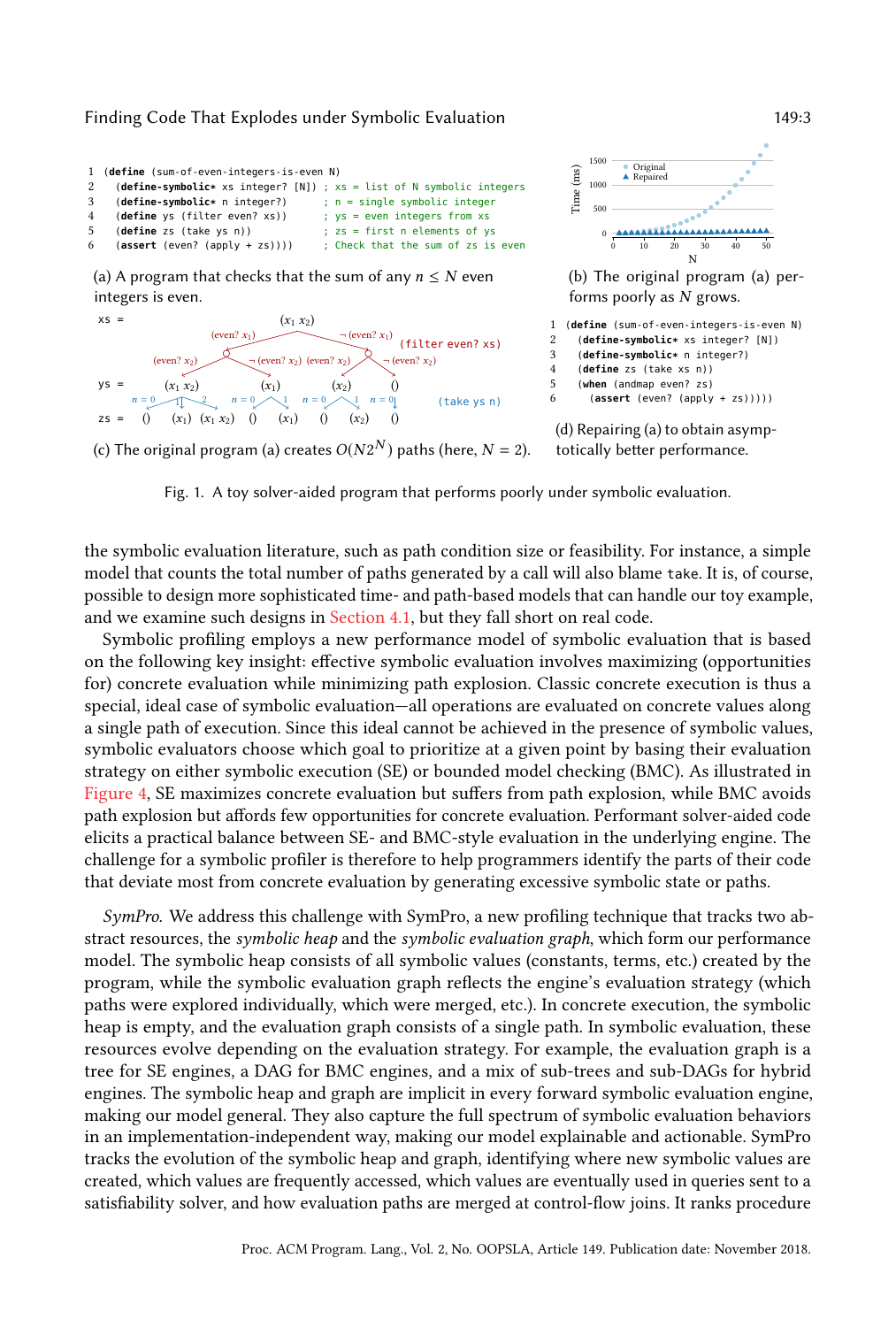calls by these metrics to present the most expensive calls to the programmer. Given our motivating example from [Figure 1a,](#page-2-0) SymPro correctly identifies the call to filter as the bottleneck.

Anti-Patterns. To help the programmer diagnose the identified bottlenecks, we present a catalog of the most common performance anti-patterns in solver-aided code. These include algorithmic, rep-resentational, and concreteness problems. For example, the program in [Figure 1a](#page-2-0) suffers from irregular *representation.* It constructs a symbolic representation of  $n \leq N$  even integers that describes  $O(N2^N)$ concrete lists. The repaired program in [Figure 1d,](#page-2-0) in contrast, constructs a symbolic representation of  $n \leq N$  integers that describes  $O(N)$  concrete lists; this representation is then combined with a precondition (that all of its elements are even) before checking the desired property. We present a canonical example of each kind of anti-pattern, along with a repair the programmer could make.

Evaluation. We have implemented SymPro for the Rosette solver-aided language [\[Torlak and](#page-25-6) [Bodik 2013,](#page-25-6) [2014\]](#page-25-1), which extends Racket [\[Racket 2017\]](#page-25-7) with support for verification and synthesis. Our implementation is open-source and integrated into Rosette [\[Torlak 2018\]](#page-25-8). To evaluate the effectiveness of our profiler, we performed a literature survey of recent programming languages research, gathering 15 tools built using Rosette. Applying SymPro to these tools, we found 8 previously unknown bottlenecks. Repairing these bottlenecks improved the tools' performance by orders of magnitude (up to 290×), and several developers accepted our patches.

To demonstrate that SymPro profiles are actionable, we present detailed case studies on three of these Rosette-based tools, describing how a programmer can use SymPro to iteratively improve the performance of such a tool using language constructs afforded by Rosette and algorithmic changes guided by profile data. To show that SymPro is explainable, we conduct a small user study with Rosette programmers, showing that SymPro helps them identify performance bottlenecks in Rosette programs more efficiently than with standard (time-based) profiling tools. Finally, to show that symbolic profiling is general, we build a prototype symbolic profiler for Jalangi [\[Sen](#page-25-3) [et al.](#page-25-3) [2013\]](#page-25-3), a JavaScript program analysis framework with a symbolic execution pass [\[Sen et al.](#page-25-9) [2015\]](#page-25-9), and show that it finds bottlenecks in JavaScript programs that a time profiler misses.

In summary, this paper makes the following contributions:

- Symbolic profiling. A new technique, SymPro, for identifying performance bottlenecks in solver-aided code. SymPro is based on a new performance model of symbolic evaluation that tracks the evolution of the symbolic heap and the symbolic evaluation graph.
- Symbolic evaluation anti-patterns. A catalog of common performance anti-patterns in solveraided code, to help with the diagnosis and repair of the identified bottlenecks.
- Profiler implementations. To demonstrate generality, we have built both a full-featured implementation of SymPro for Rosette [\[Torlak and Bodik 2013,](#page-25-6) [2014\]](#page-25-1), integrated into the latest Rosette release, and a proof-of-concept implementation for Jalangi [\[Sen et al. 2013\]](#page-25-3).
- Empirical evaluation. An extensive empirical evaluation of SymPro's effectiveness on realworld benchmarks, including three detailed case studies showing symbolic profiles are actionable, and a small user study with Rosette programmers showing they are explainable.

The rest of this paper is organized as follows. [Section 2](#page-4-0) introduces symbolic profiling by working through a small example. [Section 3](#page-6-0) provides background on symbolic evaluation and catalogs common performance anti-patterns in solver-aided code. [Section 4](#page-9-1) presents symbolic profiling and our implementations. [Section 5](#page-14-0) describes three case studies showing SymPro profiles are actionable. [Section 6](#page-19-0) performs a detailed evaluation of SymPro's explainability, generality, and performance. [Section 7](#page-22-0) describes related work, and [Section 8](#page-23-0) concludes.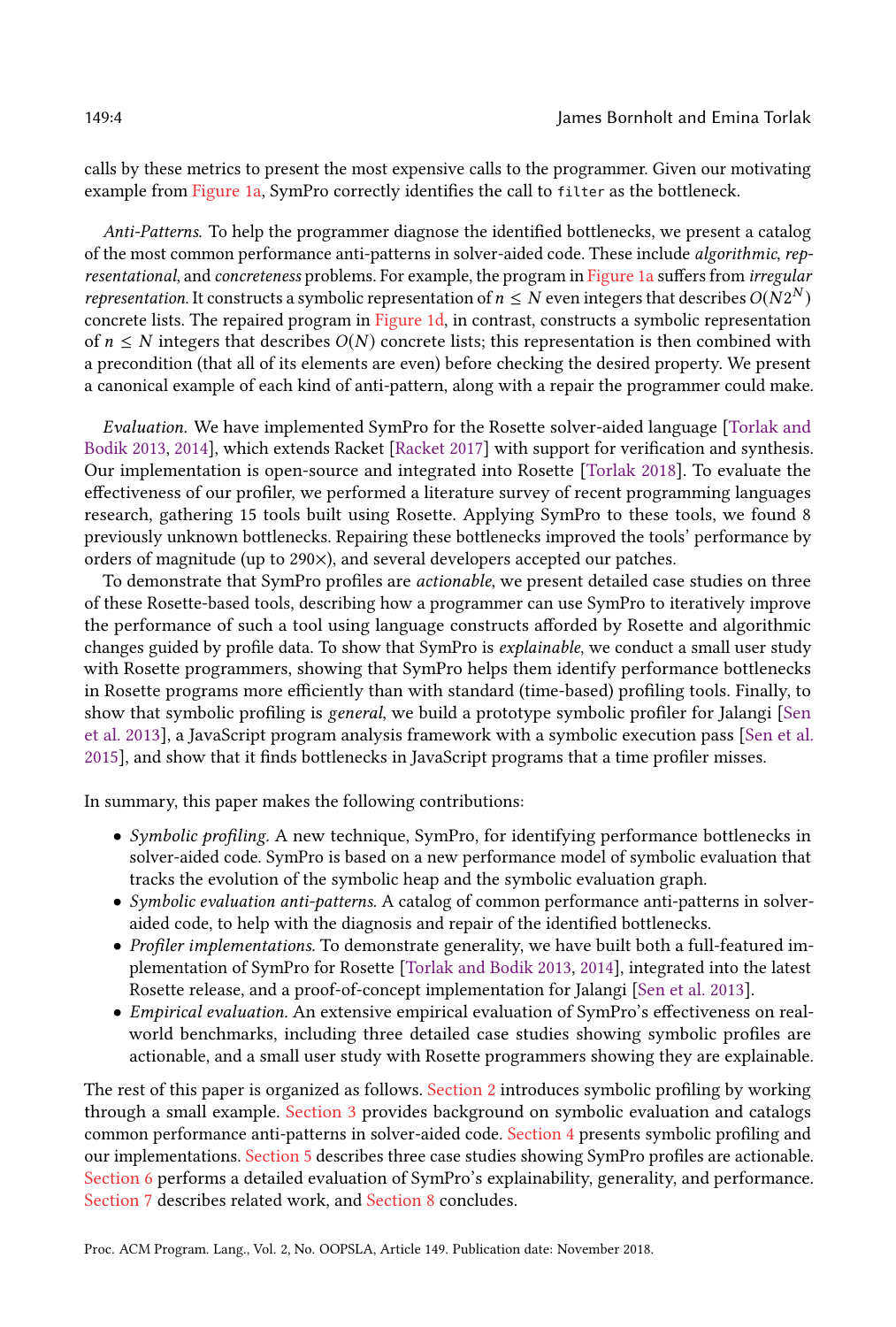```
1 (define-values (Add Sub Sqr Nop) ; Calculator opcodes.
2 (values (bv 0 2) (bv 1 2) (bv 2 2) (bv 3 2)))
 3
4 (define (calculate prog [acc (bv 0 4)])
5 (cond ; An interpreter for
     [(null? prog) acc] ; calculator programs.
     7 [else ; A program is list of
      8 (define ins (car prog)) ; '(op) or '(op arg)
      (define op (car ins)) ; instructions that up-
10 (calculate ; date acc, where op is
11 (cdr prog) ; a 2-bit opcode and arg
12 (cond ; is a 4-bit constant.
13 [(eq? op Add) (bvadd acc (cadr ins))]
14 [(eq? op Sub) (bvsub acc (cadr ins))]
15 [(eq? op Sqr) (bvmul acc acc)]
16 [else acc]))]))
17
18 (define (list-set lst idx val) ; Functionally sets
19 (match lst ; lst[idx] to val.
20 [(cons x xs)
21 (if (= idx 0)
22 (cons val xs)
23 (cons x (list-set xs (- idx 1) val)))]
24 [_ lst]))
                                                   25 (define (sub->add prog idx) ; Replaces Sub with
                                                   26 (define ins (list-ref prog idx)) ; Add if possible.
                                                   27 (if (eq? (car ins) Sub)
                                                   28 (list-set prog idx (list Add (bvneg (cadr ins))))
                                                   29 prog))
                                                   30
                                                   31 (define (verify-xform xform N) ; Verifies the given
                                                   32 (define P ; transform for all
                                                   33 (for/list ([i N]) ; programs of length N.
                                                   34 (define-symbolic* op (bitvector 2))
                                                   35 (define-symbolic* arg (bitvector 4))
                                                           (if (eq? op Sqr) (list op) (list op arg))))
                                                   37 (define-symbolic* acc (bitvector 4))
                                                   38 (define-symbolic* idx integer?)<br>39 (define xP (xform P idx))
                                                        39 (define xP (xform P idx))
                                                   40 (verify ; ∀ acc, idx, P. P(acc) = xform(P, idx)(acc)
                                                   41 (assert (eq? (calculate P acc) (calculate xP acc)))))
```
<span id="page-4-9"></span><span id="page-4-5"></span><span id="page-4-3"></span><span id="page-4-2"></span>Fig. 2. A toy verifier in the Rosette solver-aided language. The performance bottleneck is the list-set procedure, originally used by [Uhler and Dave](#page-25-2) to illustrate a symbolic evaluation anti-pattern they encountered when programming in the Smten solver-aided language [\[Uhler and Dave 2014\]](#page-25-2).

<span id="page-4-12"></span>

Fig. 3. Output of the SymPro symbolic profiler when run on the program in [Figure 2.](#page-4-1) Time spent in solver calls is collapsed into the dashed lines. SymPro identifies list-set as the performance bottleneck, ranking it highest in the Score column and highlighting it red.

# <span id="page-4-0"></span>2 OVERVIEW

This section illustrates symbolic profiling on a small solver-aided program [\(Figure 2\)](#page-4-1). The performance bottleneck in this program is a recursive procedure (lines  $18-24$ ) used by [Uhler and](#page-25-2) [Dave](#page-25-2) [\[2014\]](#page-25-2) to describe a common symbolic evaluation anti-pattern. We first show that time-based profiling fails to identify this procedure as the bottleneck, then apply symbolic profiling to identify, diagnose, and fix the issue.

A Small Solver-Aided Program. Our example program [\(Figure 2\)](#page-4-1) is written in Rosette [\[Torlak and](#page-25-6) [Bodik 2013,](#page-25-6) [2014\]](#page-25-1), a solver-aided language that extends Racket with support for verification and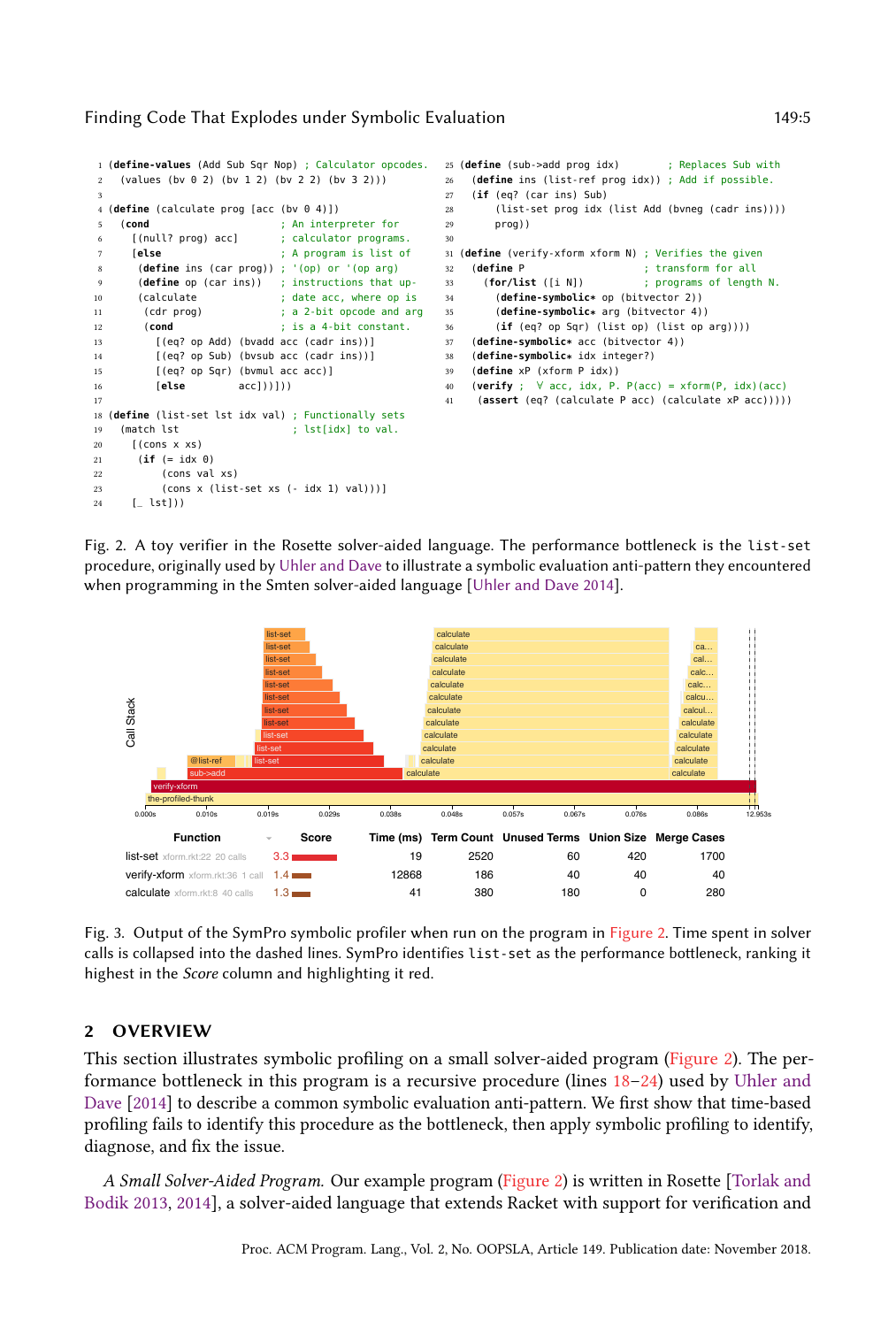synthesis. Programs written in Rosette behave like Racket programs when executed on concrete values, but Rosette lifts their semantics, via symbolic evaluation, to also operate on unknown symbolic values. These symbolic values are used to formulate solver-aided queries, such as searching for inputs on which a program violates its specification (verification), or searching for a program that meets a given specification (synthesis). The example implements a tool that verifies optimizations for a toy calculator language.

The calculate procedure (lines  $4-16$  $4-16$ ) defines the semantics of the calculator language with a simple recursive interpreter. A calculator program is a list of instructions that manipulate a single 4-bit storage cell, acc. An instruction consists of a 2-bit opcode and, optionally, a 4-bit argument. The language includes instructions for adding to, subtracting from, and squaring the value in the acc cell.

The toy calculator language is also equipped with procedures for optimizing calculator programs. One such procedure, sub->add (lines [25](#page-4-6)[-29\)](#page-4-7), takes as input a program and an index, and if the instruction at that index is a subtraction, sub->add replaces it with an equivalent addition instruction.

To check that these optimizations are correct, we implement a tiny verification tool, verify-xform (lines [31](#page-4-8)–41), using Rosette's **verify** query. The tool first constructs a symbolic calculator program P (lines  $32-36$ ) that represents all syntactically correct concrete programs of length N. This is done using Rosette's (**define-symbolic\*** id type) form, which creates a fresh symbolic constant of the given type and binds it to the variable id every time the form is evaluated. Next, the tool applies the (**verify** expr) form to check that the input optimization xform preserves the semantics of P for all values of acc and the application index idx. This form searches for a concrete interpretation of the symbolic constants that violates an assertion encountered during the (symbolic) evaluation of expr. As expected, no such interpretation, or *counterexample*, exists for the sub->add optimization and programs of length  $N \leq 5$ .

Performance Bottlenecks. Verifying sub->add for larger values of N produces no counterexamples either, but the performance of the verify-xform tool begins to degrade, from less than a second for  $N = 5$  to a dozen seconds for  $N = 20$ . While such degradation is inevitable given the computational complexity of the underlying satisfiability query, we have the (usual) practical goal of extracting as much performance as possible from our tool. With this goal in mind, we would like to find out what parts of the code in [Figure 2](#page-4-1) are responsible for the degradation and how to improve them.

A first step in investigating the program's performance might be to use Racket's existing profiling support [\[Barzilay 2017\]](#page-24-3), or any other time-based profiler. The Racket profiler reports that most time is spent in verify-xform. It also cannot elide the internal implementation details of Rosette from the profile, and so reports many spurious function calls that do not exist in the program as written. But even a Rosette-aware time-based profiler (essentially, the *Time* column in [Figure 3\)](#page-4-12) reports verify-xform as the hot spot in this program, with the majority of the execution time spent directly in this procedure—specifically, calling an SMT solver from within the **verify** form. While useful, this information is not actionable, since it does not tell us where to attempt optimizations. When the solver is taking most of the time, what we want to know is the following: are there are any inefficiencies in the program that are causing the symbolic evaluator to emit a hard-to-solve (e.g., unnecessarily large) encoding?

Symbolic Profiling. To help answer this question, our symbolic profiler, SymPro, produces the output in [Figure 3](#page-4-12) for  $N = 20$ . The table at the bottom of Figure 3 identifies list-set as the main bottleneck, highlighting it in red and ranking it highest in the Score column. The score is computed (as [Section 4](#page-9-1) describes) from five statistics that quantify the effect of a procedure on the symbolic heap and evaluation graph:

- Time is the exclusive wall-clock time spent in a call;
- Term Count is the number of symbolic values created during a call;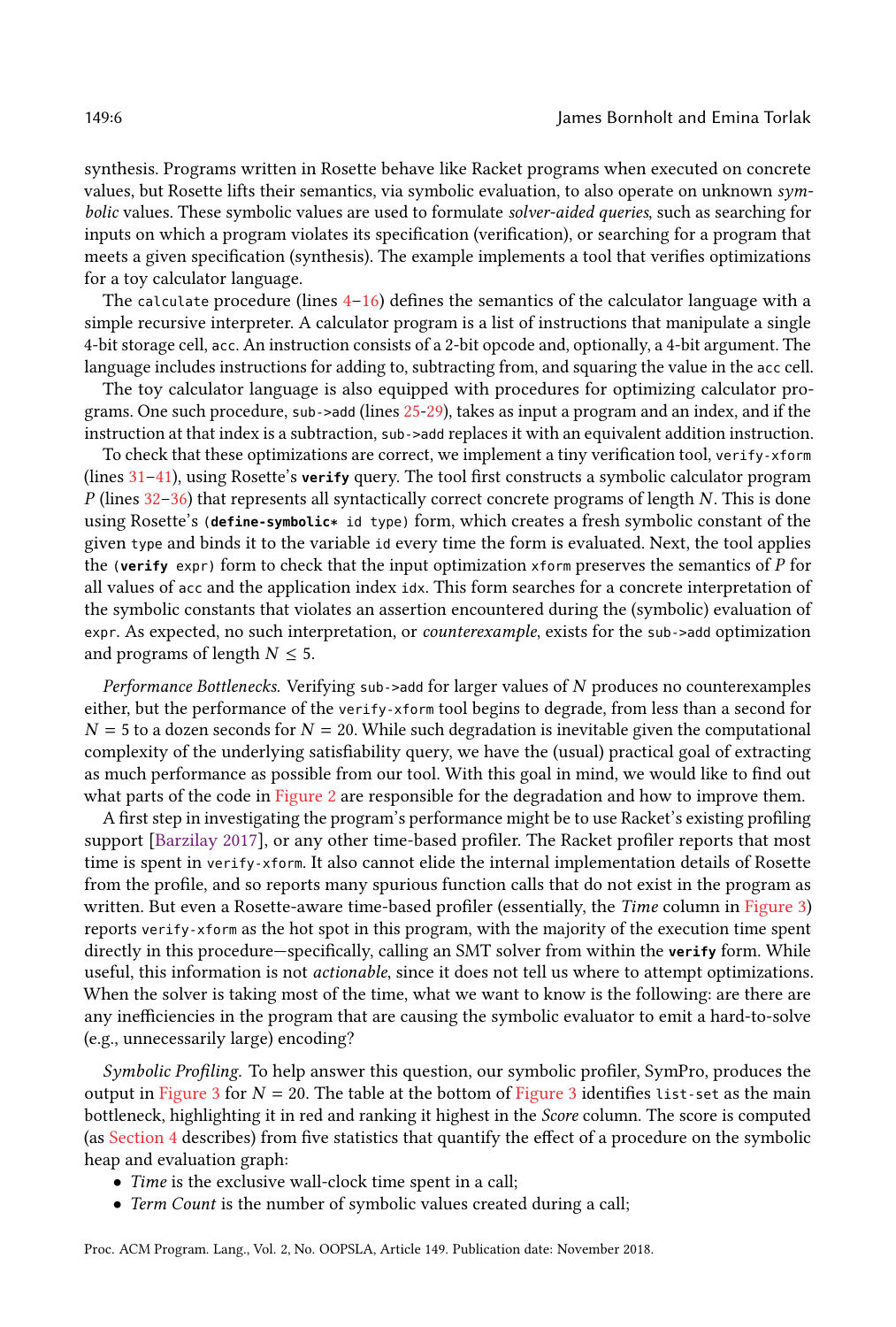- Unused Terms is the number of those values that do not appear in the query sent to the solver (i.e., the symbolic equivalent of garbage objects);
- Union Size is the sum of the out-degrees of all nodes added to the evaluation graph; and,
- Merge Cases is the sum of the in-degrees of those nodes.

The chart at the top of [Figure 3](#page-4-12) visualizes the evolution of the call stack over time. Given this profile, it is easy to see that list-set has the largest effect on the heap and the evaluation graph, as well as the size of the final encoding, even though both verify-xform and calculate are slower. Running the profiler on this benchmark has only minimal overhead: 4% slowdown and 19% additional memory.

Diagnosis and Repair. But why does list-set perform poorly under symbolic evaluation, and how can we repair it? The output in [Figure 3](#page-4-12) shows that list-set creates many terms and performs many state merges. As noted by [Uhler and Dave](#page-25-2) [\[2014\]](#page-25-2) and described in [Section 3,](#page-6-0) the core issue is algorithmic. In particular, the recursive call to list-set is guarded by a short-circuiting condition  $(= \text{idx } 0)$  that is symbolic when idx is unknown. The symbolic evaluation engine must therefore explore both branches of this conditional, leading to quadratic growth in the symbolic representation (i.e., the term count in [Figure 3\)](#page-4-12) of the output list:

```
> (define-symbolic* i integer?)
> (list-set '(1 2 3) i 4)
(list (ite (= 0 i) 4 1)
      (ite (= 0 i) 2 (ite (= 0 (- i 1)) 4 2))
      (ite (= 0 i) 3 (ite (= 0 (- i 1)) 3(ite (= 0 (- i 2)) 4 3))))
```
The solution is to revise list-set to recurse unconditionally:

```
(define (list-set lst idx val)
  (match lst
    [(cons x xs)
     (cons (if (= idx 0) val x)
           (list-set xs (- idx 1) val))]
    [- \text{lst}])> (list-set '(1 2 3) i 4)
(list (ite (= 0 i) 4 1)
      (ite (= 0 (- i 1)) 4 2)(ite (= 0 (- i 2)) 4 3))
```
With this revision, calls to list-set add at most  $O(N)$  values to the symbolic heap, and the solving time for our verification query is cut in half for  $N = 20$ .

# <span id="page-6-0"></span>3 SYMBOLIC EVALUATION ANTI-PATTERNS

At the core of every symbolic evaluator is a strategy for reducing a program's semantics to constraints, and knowing what programming patterns are well or ill suited to an evaluator's strategy is the key to writing performant solver-aided code. This section presents three common anti-patterns that lead to poor performance under most evaluation strategies. We review the space of strategies first, followed by an illustration of each anti-pattern and a potential repair for it.

# <span id="page-6-1"></span>3.1 Strategies for Reducing Programs to Constraints

Symbolic evaluation engines rely on two basic strategies for reducing programs to constraints: symbolic execution (SE) [\[Clarke 1976;](#page-24-1) [King 1976\]](#page-25-5) and bounded model checking (BMC) [\[Biere et al.](#page-24-2) [1999\]](#page-24-2). There are engines that use just SE [\[Cadar et al.](#page-24-4) [2008;](#page-24-4) [Godefroid et al.](#page-24-5) [2005,](#page-24-5) [2008\]](#page-24-6) or just BMC [\[Babić and Hu 2008;](#page-24-7) [Clarke et al.](#page-24-8) [2004;](#page-24-8) [Xie and Aiken 2005\]](#page-25-10) or a hybrid of the two [\[Ganai and](#page-24-9) [Gupta 2008;](#page-24-9) [Kuznetsov et al.](#page-25-11) [2012;](#page-25-11) [Sen et al.](#page-25-9) [2015;](#page-25-9) [Torlak and Bodik 2014\]](#page-25-1). We illustrate both SE and BMC on the program in [Figure 4a,](#page-7-0) and briefly review a hybrid approach [\[Torlak and Bodik 2014\]](#page-25-1). For a more complete survey, we refer the reader to [Torlak and Bodik](#page-25-1) [\[2014\]](#page-25-1) or [Cadar and Sen](#page-24-10) [\[2013\]](#page-24-10).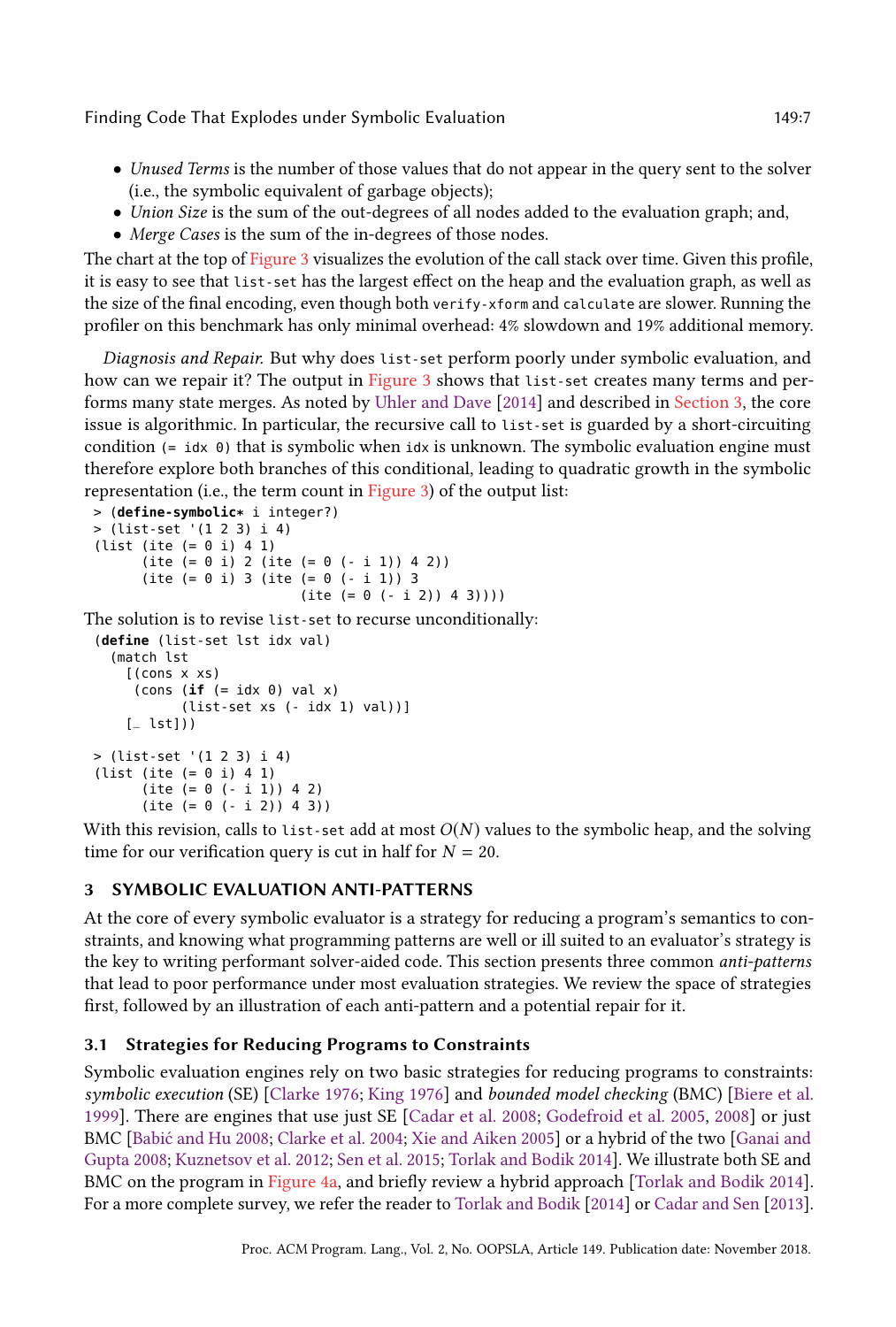```
1 (define-symbolic* a boolean?)
  2 (define-symbolic* b boolean?)
3
4 (define x (if a 1 0))
5 (define y (if b 1 0))
6
7 (assert (> (+ x y) 0))
```
<span id="page-7-2"></span>(a) A program with a simple invalid assertion.



(b) Symbolic execution explores each control flow path through a program separately, resulting in a tree-shaped symbolic evaluation graph.



(c) Bounded model checking merges states from different paths at every control-flow join, resulting in a symbolic evaluation DAG.

Fig. 4. An example of basic symbolic evaluation strategies. Symbolic execution and bounded model checking result in evaluation graphs of different shapes. Edge labels indicate the additional guard and the line of code that caused the transition.

Symbolic Execution. Symbolic execution (SE) reduces a program's semantics to constraints by evaluating and encoding individual paths through the program. [Figure 4b](#page-7-0) shows the symbolic evaluation graph (defined in [Section 4\)](#page-9-1) created by applying SE to the sample program in [Figure 4a.](#page-7-0) The nodes in the graph are program states, and the edges are transitions between states. Each edge is labeled with a guard and a program location that indicate where, and under what constraint, the transition is taken. The conjunction of all guards along a given path is called a path condition. The encoding of the program's semantics is the conjunction of the formulas  $pc \Rightarrow \phi$  at the leaves of the symbolic evaluation tree, where  $pc$  is the path condition and  $\phi$  is the assertion at the end of that path. This encoding is worst-case exponential in program size, which is the key disadvantage of SE. The crucial advantage of SE is that it maximizes opportunities for concrete evaluation (e.g., line 7 is evaluated concretely along each path), leading to simpler and easier-to-solve queries.

Bounded Model Checking. Bounded model checking (BMC) avoids the exponential explosion of SE by merging program states at each control flow join, as shown in [Figure 4c.](#page-7-0) The resulting encoding of the program's semantics (i.e., the conjunction of the formulas at the leaves of the symbolic evaluation DAG) is polynomial in program size. The disadvantage of BMC, however, is the loss of opportunities for concrete evaluation. In our example, line 7 is evaluated symbolically, producing an encoding that requires reasoning about symbolic integers; the corresponding SE encoding, in contrast, uses only propositional logic. So while BMC encodings are compact, they are also harder to solve in practice.

Hybrid Approaches. Recent symbolic evaluation engines [\[Sen et al.](#page-25-9) [2015;](#page-25-9) [Torlak and Bodik 2014\]](#page-25-1) employ a hybrid of SE and BMC to offset the disadvantages of using either strategy on its own. These hybrid approaches generally prefer SE, applying BMC selectively to merge some paths and their corresponding states. For example, Rosette [\[Torlak and Bodik 2014\]](#page-25-1) performs BMC-style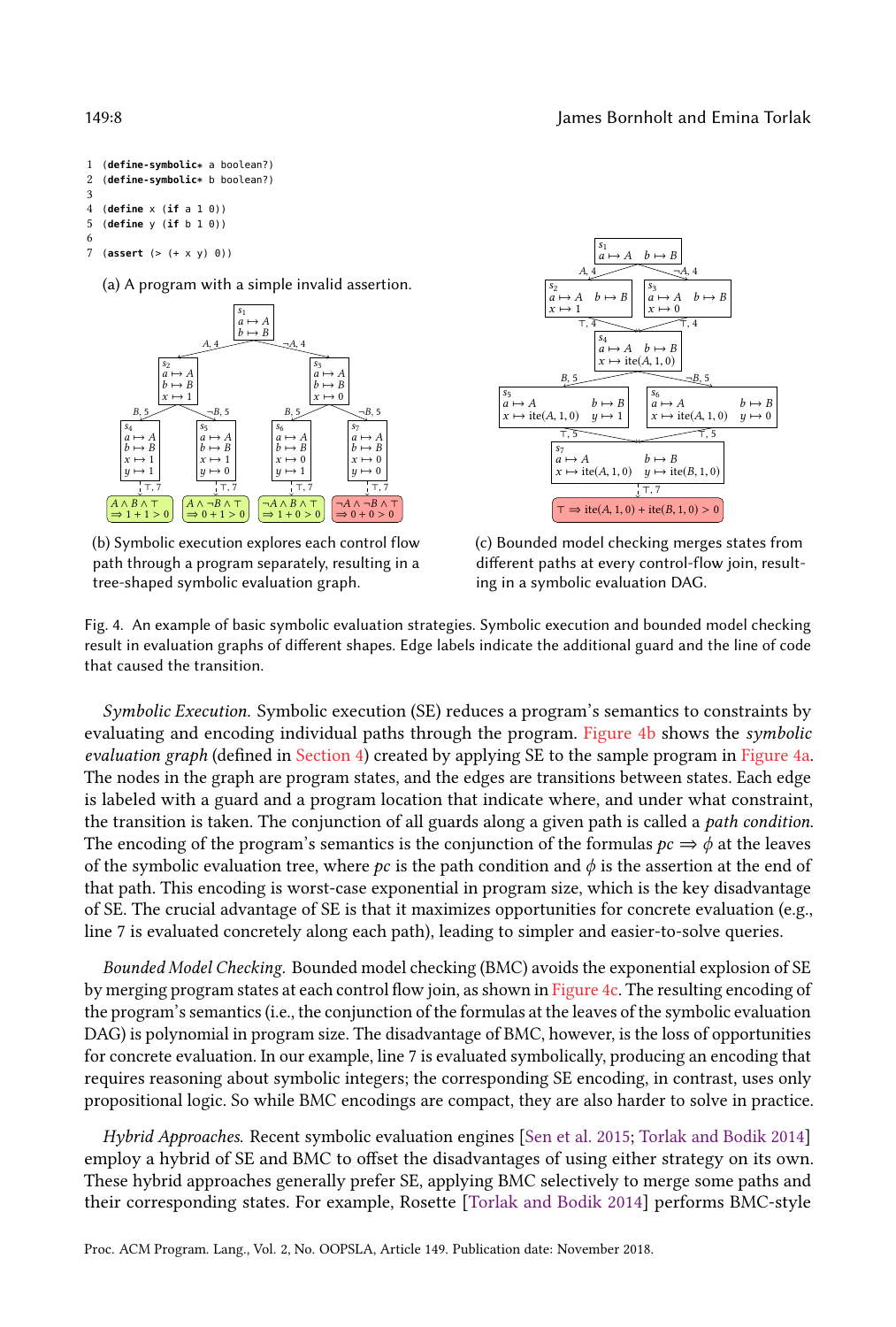merging for values of the same primitive type; structural merging for values of the same shape (e.g., lists of the same length); and union-based merging (i.e., SE) for all other values:

```
(define-symbolic* b boolean?)
```

```
> (if b 1 0) ; BMC-style merging
(ite b 1 0)
> (if b '(1 2) '(3 4)) ; structural merging
(list (ite b 1 3) (ite b 2 4))
> (if b 1 #f) ; union-based merging (SE)
{[b 1] [(! b) #f]}
```
This evaluation strategy produces a compact encoding, like BMC, while creating more opportunities for concrete evaluation, like SE. But careful programming is still needed to achieve good performance, as we show next.

### <span id="page-8-0"></span>3.2 Three Anti-Patterns in Solver-Aided Programs

This section presents three kinds of anti-patterns in solver-aided code that lead to poor performance during symbolic evaluation. For each, we show an example of the issue and suggest potential repairs.

Algorithmic Mismatch. As observed by [Uhler and Dave](#page-25-2) [\[2014\]](#page-25-2), small algorithmic changes can have a large impact on the efficiency of symbolic evaluation. Consider, for example, the list-set algorithm in [Figure 2](#page-4-1) and the revised version presented in [Section 2.](#page-4-0) The revised version is asymptotically better for engines that merge lists (e.g., [\[Torlak and Bodik 2014;](#page-25-1) [Uhler and Dave 2014\]](#page-25-2)). Yet the original version is asymptotically better when no merging of lists is performed (e.g., [\[Sen et al.](#page-25-9) [2015\]](#page-25-9)). Such a mismatch between the algorithm and the underlying evaluation strategy can often be remedied with small changes to the algorithm's control flow. Symbolic profiling helps make these changes by informing the programmer of an algorithm's effect on the symbolic heap and the evaluation graph.

Irregular Representation. Poor choice of data structures is another frequent source of performance problems in solver-aided programs. Some common programming patterns, such as tree manipulations, require careful data structure design (see, e.g., [\[Chandra and Bodik 2018\]](#page-24-11)) to yield an effective symbolic encoding. In general, performance issues arise when the representation of a data type is irregular (e.g., a list of length one or two), increasing the number of paths that need to be evaluated to operate on a symbolic instance of that type.

To illustrate, consider the instruction data type for the calculator language from [Figure 2.](#page-4-1) Because an instruction is a list of the form '(op) or '(op arg), applying cadr to a symbolic instruction at lines  $13-14$  $13-14$  involves evaluating two paths: one feasible (when the argument is present) and one infeasible (otherwise). Once the algorithmic mismatch in list-set is fixed, SymPro identifies this representational issue as the bottleneck by ranking calculate and cadr highest in the profile. Making the representation more regular–in our case, by replacing line [36](#page-4-11) with (list op arg)–fixes the problem and leads to an additional 30% improvement in solving time. As this example illustrates, a less spaceefficient but more uniform data representation is usually the better choice for symbolic evaluation.

Missed Concretization. In addition to employing careful algorithmic and representational choices, performant solver-aided code is also structured to provide as much information as possible about the feasible choices for symbolic values. Failing to make this information explicit is a common cause of bottlenecks that manifest as large evaluation graphs with many infeasible paths.

For example, consider the following toy procedure:

```
(define (maybe-ref lst idx) ; Return lst[idx]
  (i f \left( \leftarrow 0 \text{ idx } 1) ; if i dx is 0 or 1,<br>(list-ref lst i dx) ; otherwise return
                                       ; otherwise return -1.
         -1))
```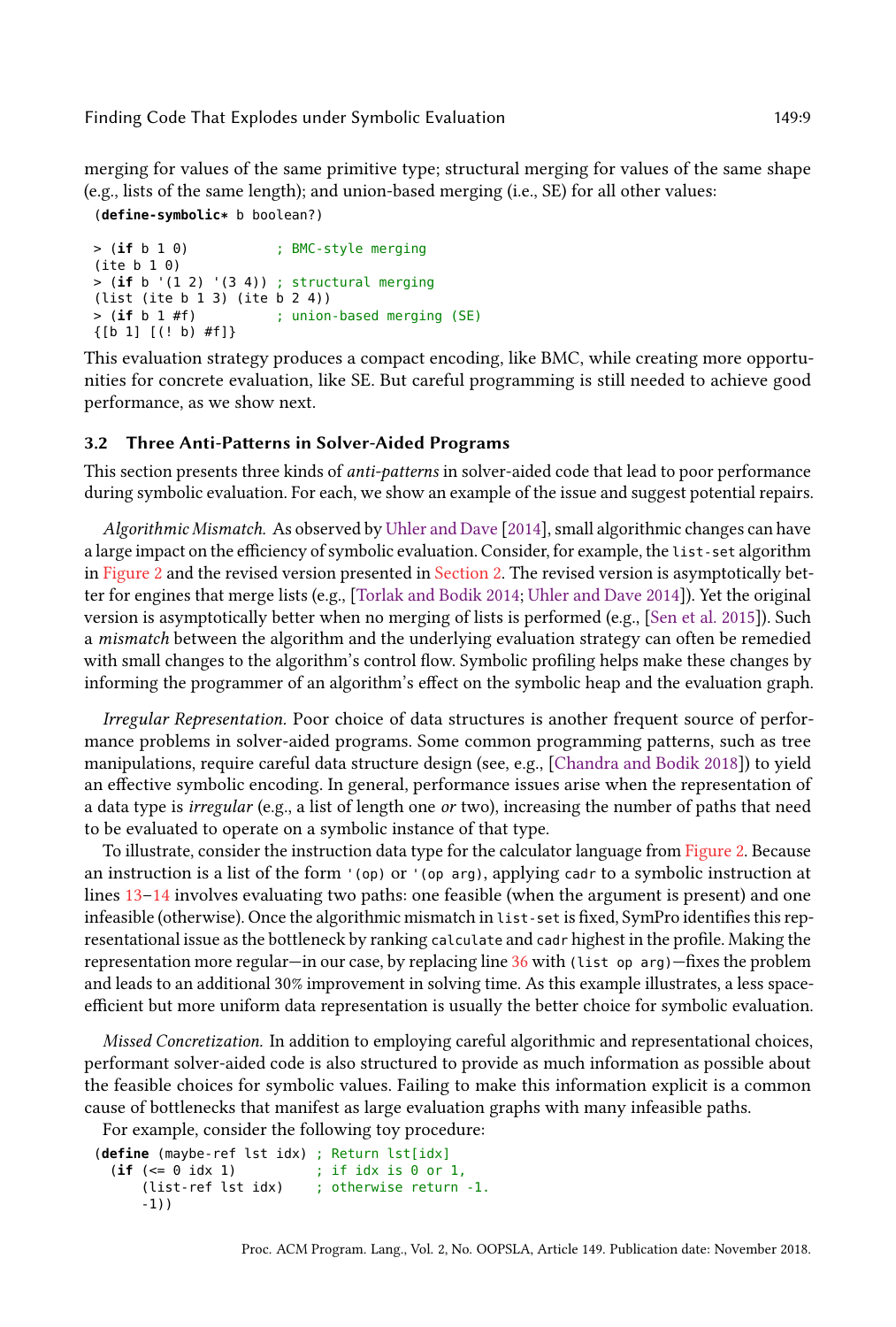<span id="page-9-2"></span>

(a) Calculator [\(Figure 2\)](#page-4-1)

(b) Ferrite ( $\S$ 5.1; note logarithmic  $y$ -axis)

Fig. 5. Results from our input-sensitive profiling [\[Coppa et al.](#page-24-12) [2012\]](#page-24-12) prototype applied to two programs with known bottlenecks. In (a), the outlier results for calculate promote it to be the most computationally complex procedure. In (b), the profiler cannot fit a good function for take, and so identifies vector-set! instead.

Applying this procedure to a list of size  $N$  and a symbolic index results in an evaluation graph with  $O(N)$  paths, only three of which are feasible. Refactoring the code to make explicit the concrete choices for idx leads to an asymptotically smaller evaluation graph and encoding:

```
(define (maybe-ref-alt lst idx)
  (cond [(= idx 0) (list-ref lst 0)]
        [ (= idx 1) (list-ref 1st 1)][else -1]))
(define-symbolic* idx integer?)
> (maybe-ref '(1 2 3 4 5 6) idx) ; 0(N) encoding
(ite (66 \ (- = 0 \text{idx}) \ (- = \text{idx} \ 1))(ite* (⊢ (= 0 idx) 1) ... (⊢ (= 5 idx) 6))
     -1)
> (maybe-ref-alt '(1 2 3 4 5 6) idx) ; 0(1) encoding
(ite (= 0 idx) 1 (ite (= 1 idx) 2 -1))
```
In practice, this anti-pattern shows up in a more subtle form, where the feasible choices for a symbolic value are only known at run time. The fix then relies on the host platform to provide a facility for expressing the set of feasible choices to the symbolic evaluator. We show an example of this more subtle issue and the corresponding fix in [Section 5.1.](#page-14-1)

# <span id="page-9-1"></span>4 SYMBOLIC PROFILING

This section presents symbolic profiling, a new approach to identifying and diagnosing performance bottlenecks in programs under symbolic evaluation. As with any profiler, the key choice is what data to measure and where. We first review the space of alternative designs and then present our approach. We define the key parts of our performance model, the symbolic heap and evaluation graph; describe how a symbolic profiler analyzes them; and present two implementations of symbolic profiling.

# <span id="page-9-0"></span>4.1 Designing a Symbolic Profiler

To help programmers identify performance bottlenecks in the symbolic evaluation of their code, a profiler must satisfy three key objectives. First, its output must be explainable: it must provide a few key concepts that programmers can use to understand the behavior of their code under symbolic evaluation, without understanding the implementation details of the underlying engine. Second, its output must be *actionable*, pointing programmers to the root cause of any discovered bottleneck a location in the code that needs to be repaired to improve performance. Finally, a symbolic profiling technique should ideally be general, to handle the wide variety of symbolic evaluation strategies (from SE to BMC) and applications (e.g., bug finding, verification, and synthesis). Drawing on existing profiling and symbolic evaluation research, we evaluated several potential symbolic profiler designs against these criteria before settling on our approach.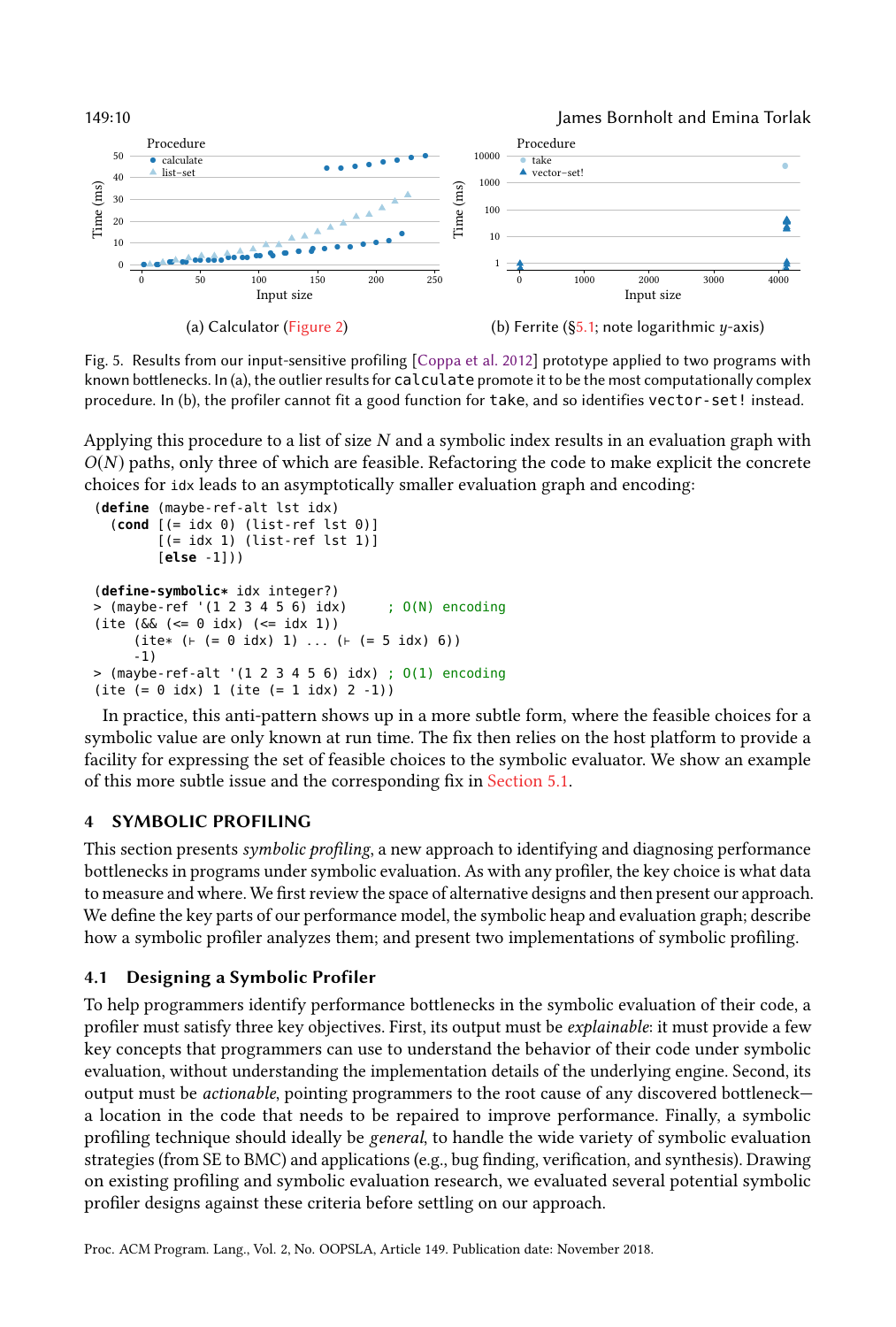Input-Sensitive Profiling. Our first design was based on input-sensitive profiling [\[Coppa et al.](#page-24-12) [2012\]](#page-24-12). For each procedure in a program, input-sensitive profiling estimates its computational complexity as a function of its input size by fitting a function to its observed behavior. For example, such a profiler can determine that a linked-list traversal takes  $O(n)$  time. Our intuition was that poor symbolic evaluation performance often comes from program locations that experience high complexity due to path explosion; a symbolic profiler could apply input-sensitive profiling and report the procedures with the worst computational complexity.

We implemented a prototype input-sensitive symbolic profiler to explore this hypothesis. However, we found that the correlation between input size and performance is often poor for code using symbolic evaluation. Minor perturbations in the input can cause the underlying engine to change its evaluation strategy, causing drastic changes in performance that make the estimated computational complexity inaccurate and noisy. For example, [Figure 5](#page-9-2) shows the results from applying our prototype to the calculator program in [Figure 2](#page-4-1) and the Ferrite case study in [Section 5.1.](#page-14-1) For the calculator (a), the stratified results for calculate identify it as the most computationally complex function, even though list-set is the true bottleneck. For Ferrite (b), there is no good function to fit for take, and so the profiler prefers functions such as vector-set! with more available data. In both cases, noise obscures the true bottlenecks.

Path-Based Profiling. Our second design was inspired by the heuristics used in symbolic evaluation engines (e.g., [\[Kuznetsov et al.](#page-25-11) [2012\]](#page-25-11)) to control path explosion. The resulting prototype symbolic profiler ranked functions based on the number of infeasible paths they explored and the total size of the path conditions generated during evaluation. Our intuition was that poorly performing procedures would generate many large, infeasible paths, and be likely candidates for repair.

However, this approach fell short in several ways. First, infeasible paths are not always the source of performance degradation. Applications such as program synthesis intentionally generate many large, feasible paths (e.g., to encode a sketch [\[Solar-Lezama et al.](#page-25-4) [2006\]](#page-25-4)), making this analysis ineffective. Second, when they are required, feasibility checks must be discharged by a constraint solver and so are extremely expensive; we observed profiler overheads of  $100\times$  on even simple benchmarks. Finally, a path-based profiler does not generalize to BMC-style evaluation, where performance bottlenecks manifest in the creation of large symbolic values during state merging, as illustrated in [Section 2](#page-4-0) for the list-set procedure.

With these experiences in mind, we sought to identify a performance model for symbolic profiling that would offer actionable advice in terms of a few abstract concepts, and accommodate the full spectrum of symbolic evaluation approaches. The remainder of this section describes our chosen design; our case studies in [Section 5](#page-14-0) and evaluation in [Section 6](#page-19-0) measure its success against these objectives.

#### 4.2 Instrumenting Symbolic Evaluation

Our key insight is that every symbolic evaluator can be understood in terms of its interaction with two abstract data structures, the symbolic heap and the symbolic evaluation graph, which form our performance model for symbolic profiling. While explicit in our presentation, these data structures are usually implicit in an evaluator's implementation. We therefore also define a simple interface that any evaluator can implement to enable a symbolic profiler to reconstruct both data structures on the fly. The next section shows how to analyze these structures to produce actionable profile data.

Symbolic Heap. As an evaluator creates new symbolic values to reflect the program's semantics, it implicitly constructs a symbolic heap. For profiling purposes, the symbolic heap is analogous to the concrete heap: procedures that allocate many values on the heap are candidate bottlenecks.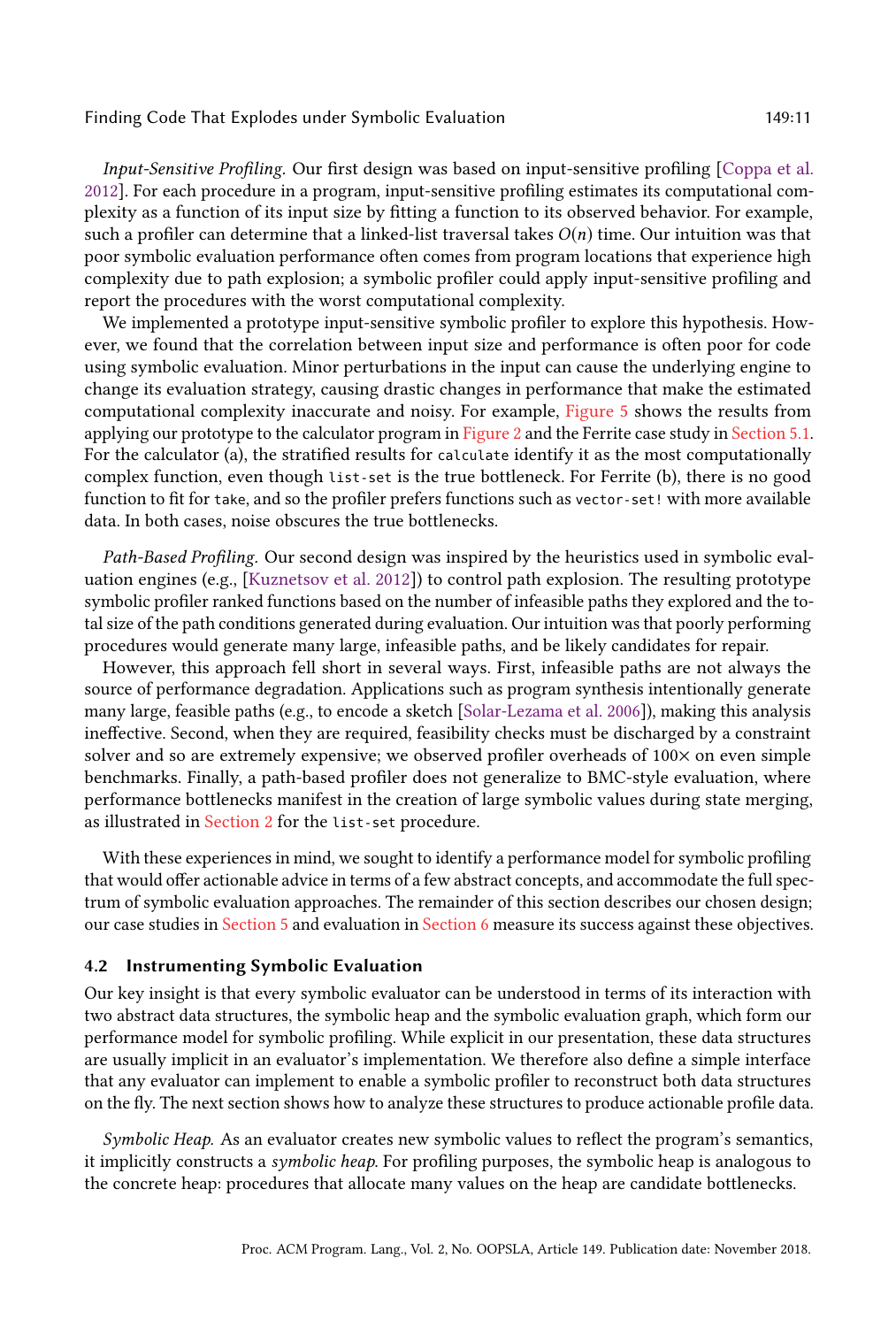<span id="page-11-0"></span>149:12 James Bornholt and Emina Torlak

```
1 (define-symbolic* x y integer?)
2 (define dist ; squared dist from <x, y> to <1, 1>
3 (+ (* (- x 1) (- x 1))
4 (* (- y 1) (- y 1))))
```


(a) A program that computes the squared distance between a (b) The symbolic heap for the program.

symbolic and concrete point.

Fig. 6. The symbolic heap of a program tracks the structure of allocated symbolic values.

<span id="page-11-1"></span>DEFINITION 1 (SYMBOLIC HEAP). A symbolic heap is a directed acyclic graph  $(V, E)$  where each vertex  $v \in V$  is a term. A term is either a concrete constant, or a symbolic constant, or an expression. Constants have no outgoing edges. Expressions are labeled with an operator, and have an outgoing edge to each of their subterms. Each symbolic constant and expression is annotated with a program location  $l(v)$  that created the term.

For example, consider the program in [Figure 6a.](#page-11-0) The first line allocates two new symbolic constants x and y of type integer and binds them to the variables  $x$  and y. The second line constructs expressions out of these symbolic constants and the concrete constant 1. The resulting symbolic heap, shown in [Figure 6b,](#page-11-0) comprises five expressions and three constants. The symbolic constants x and y have locations  $l(x) = l(y) = 1$ , while the expressions have locations  $l(\cdot) = 3$ . Most symbolic evaluators use canonicalization (e.g., [\[Ershov 1958\]](#page-24-13)) to improve sharing of symbolic terms, so only one instance of the terms  $(-x 1)$  and  $(-y 1)$  is usually constructed.

Symbolic Evaluation Graph. Where the symbolic heap reflects the flow of data during symbolic evaluation, the *symbolic evaluation graph* captures the control flow. This graph reflects the engine's evaluation strategy—where it explored multiple paths separately, and where those paths were merged together. By analyzing the symbolic evaluation graph, a symbolic profiler can identify candidate bottlenecks with significant branching or merging activity.

<span id="page-11-2"></span>DEFINITION 2 (SYMBOLIC EVALUATION GRAPH). A symbolic evaluation graph is a directed acyclic graph  $(V, E)$  in which each vertex  $s \in V$  is a state of the program. Each edge  $(s_i, s_j) \in E$  is a transition between two program states, and is annotated with a location  $\mathbf{l}(s_i,s_j)$  reflecting the point in the program that caused the transition, and a guard constraint guard(s $_{i},$  s $_{j})$  reflecting the condition under which the transition was taken.

As an example, consider again the program in [Figure 4a.](#page-7-0) Different evaluation strategies will produce different symbolic evaluation graphs for this program. In symbolic execution [\(Figure 4b\)](#page-7-0), each **if** statement will cause execution to diverge into two paths that never meet, and so the definition of y (line [5\)](#page-7-1) will execute twice and the assertion (line [7\)](#page-7-2) four times. On the other hand, bounded model checking [\(Figure 4c\)](#page-7-0) will immediately merge the two paths generated by each **if**, and so both the definition of y and the assertion will execute only once, on merged states.

Symbolic Profiling Interface. Most symbolic evaluators create the symbolic heap and evaluation graph only implicitly–the heap is implicit in a canonicalization cache, and the graph in the evaluator's control flow. To enable a symbolic profiler to track the evolution of these data structures, we define a generic symbolic profiler interface that engines should implement at important points in symbolic evaluation. A symbolic profiler can construct the symbolic heap and evaluation graph by instrumenting calls to this interface. In practice, these calls are often already implemented by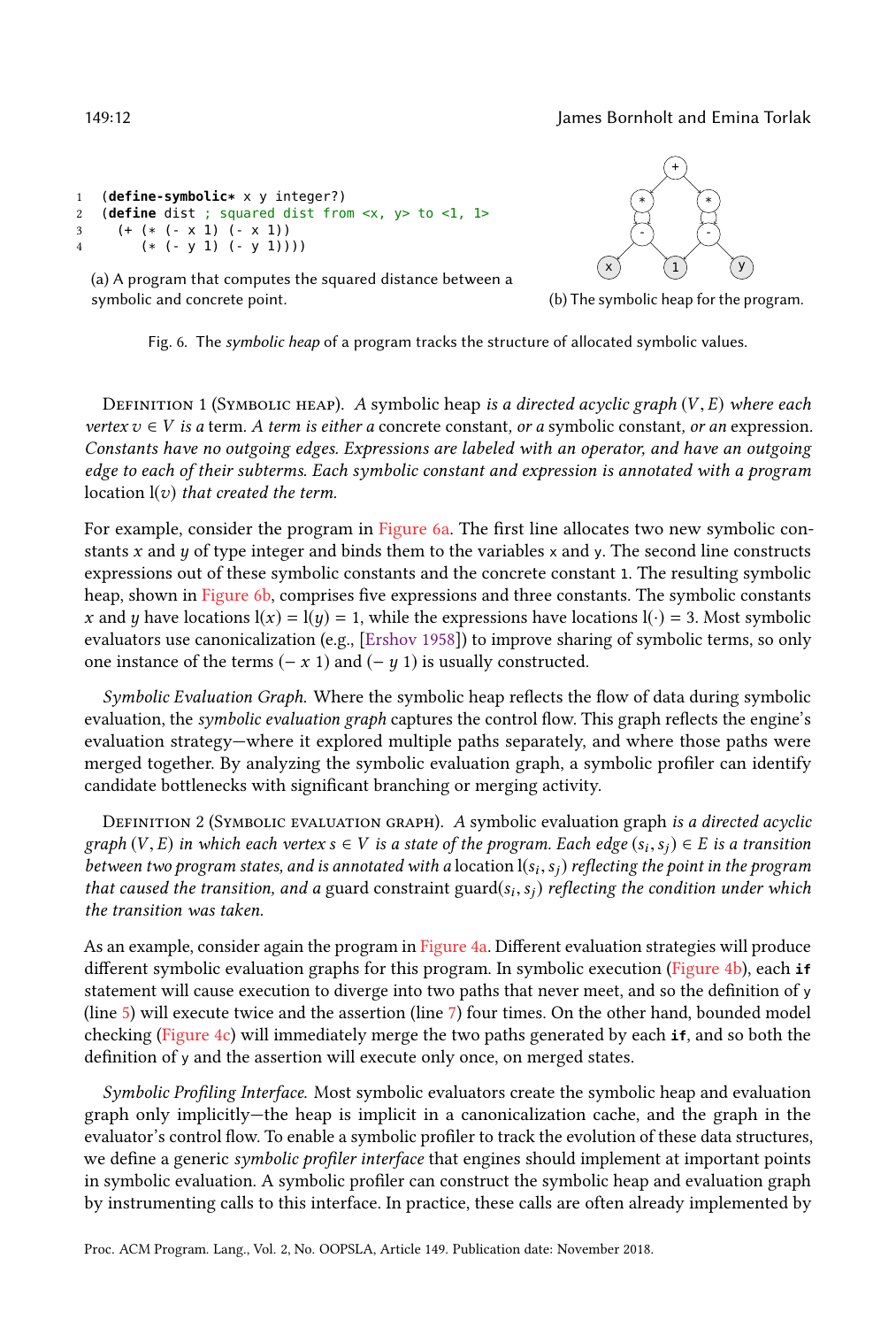symbolic evaluators, simplifying adoption. [Section 4.4](#page-13-0) describes implementations of the interface in two different symbolic evaluators.

<span id="page-12-0"></span>Definition 3 (Symbolic profiler interface). The symbolic profiler interface comprises five instrumentation points that a symbolic evaluator should implement to expose profiling data:

- new $(x, l)$  Allocate a fresh symbolic constant named x at program location l.
- new(op,  $x_1, \ldots, x_n, l$ ) Allocate a new expression op( $x_1, \ldots, x_n$ ) at program location l, where each  $x_i$  is a concrete constant or a previously allocated symbolic term.
- step( $s_0, \langle q_1, e_1 \rangle, \ldots, \langle q_n, e_n \rangle$ ) Starting from program state  $s_0$ , evaluate each program expression  $e_i$  (annotated with a corresponding program location  $l_i$ ) under the guard  $g_i$ . Return a list of the resulting states  $s_1, \ldots, s_k$ , where  $k \geq n$ .
- merge( $s_1, \ldots, s_m, l$ ) Merge the states  $s_1, \ldots, s_m$  at program location l using the evaluator's merging strategy, returning a new list of states  $s'_1, \ldots, s'_j$ , where  $1 \le j \le m$ .
- solve $(x, l)$  Call a constraint solver at program location l to determine the satisfiability of the expression x.

The two new calls in the profiler interface construct the symbolic heap. The symbolic evaluator invokes new each time it allocates a new symbolic term–either a fresh symbolic constant or an expression. The profiler adds the corresponding new node to the symbolic heap, with edges to the relevant (immediate) subterms if the new term is an expression.

The step and merge calls in the profiler interface reconstruct the symbolic evaluation graph. The symbolic evaluator calls step to evaluate a set of expressions (e.g., two branches of a conditional) under disjoint and exhaustive guards. It calls merge to merge a set of states, usually at a control-flow join point. For example, at line [4](#page-7-3) in [Figure 4a,](#page-7-0) the evaluator invokes step( $s_1, \langle a, 1 \rangle, \langle \neg a, \emptyset \rangle$ ), which adds the edges  $\langle s_1, s_2 \rangle$  and  $\langle s_1, s_3 \rangle$ , with the guards a and  $\neg a$ , to the evaluation graph. From this point, different evaluation strategies result in different calls to the profiler interface. A symbolic execution engine [\(Figure 4b\)](#page-7-0) never calls merge, instead evaluating each path separately by calling step twice for line [5](#page-7-1) (once per path). A bounded model checker [\(Figure 4c\)](#page-7-0) immediately calls merge( $s_2, s_3, 4$  $s_2, s_3, 4$ ) to merge the two states at line  $4$ , producing a single new state  $s<sub>4</sub>$ . In either case, by instrumenting the step and merge calls, a symbolic profiler can reify the (otherwise implicit) evaluation graph.

Finally, the solve call in the interface allows a profiler to determine which parts of the symbolic heap flow to a constraint solver. The symbolic evaluator invokes solve $(x, l)$  whenever it solves a constraint  $x$ , either to check the feasibility of a path condition or to discharge a solver-aided query. In the next section, we use this data to analyze the symbolic heap for terms unseen by the solver, which can indicate wasted allocations.

#### 4.3 Analyzing a Symbolic Profile

Our symbolic profiler, SymPro, analyzes the symbolic heap [\(Definition 1\)](#page-11-1) and evaluation graph [\(Defi](#page-11-2)[nition 2\)](#page-11-2) in three ways to present suggestions to users: computing summary statistics about each procedure in the program; determining *data flow* through the program to identify wasted allocations and work; and ranking procedures based on these two analyses to identify the most likely bottlenecks.

Summary Statistics. SymPro computes four summary statistics about each procedure call:

- Time is the exclusive wall-clock time spent in the call;
- Term count is the number of symbolic terms added to the symbolic heap;
- Union size is the sum of the out-degrees of all nodes added to the symbolic evaluation graph;
- Merge cases is the sum of the in-degrees of those nodes.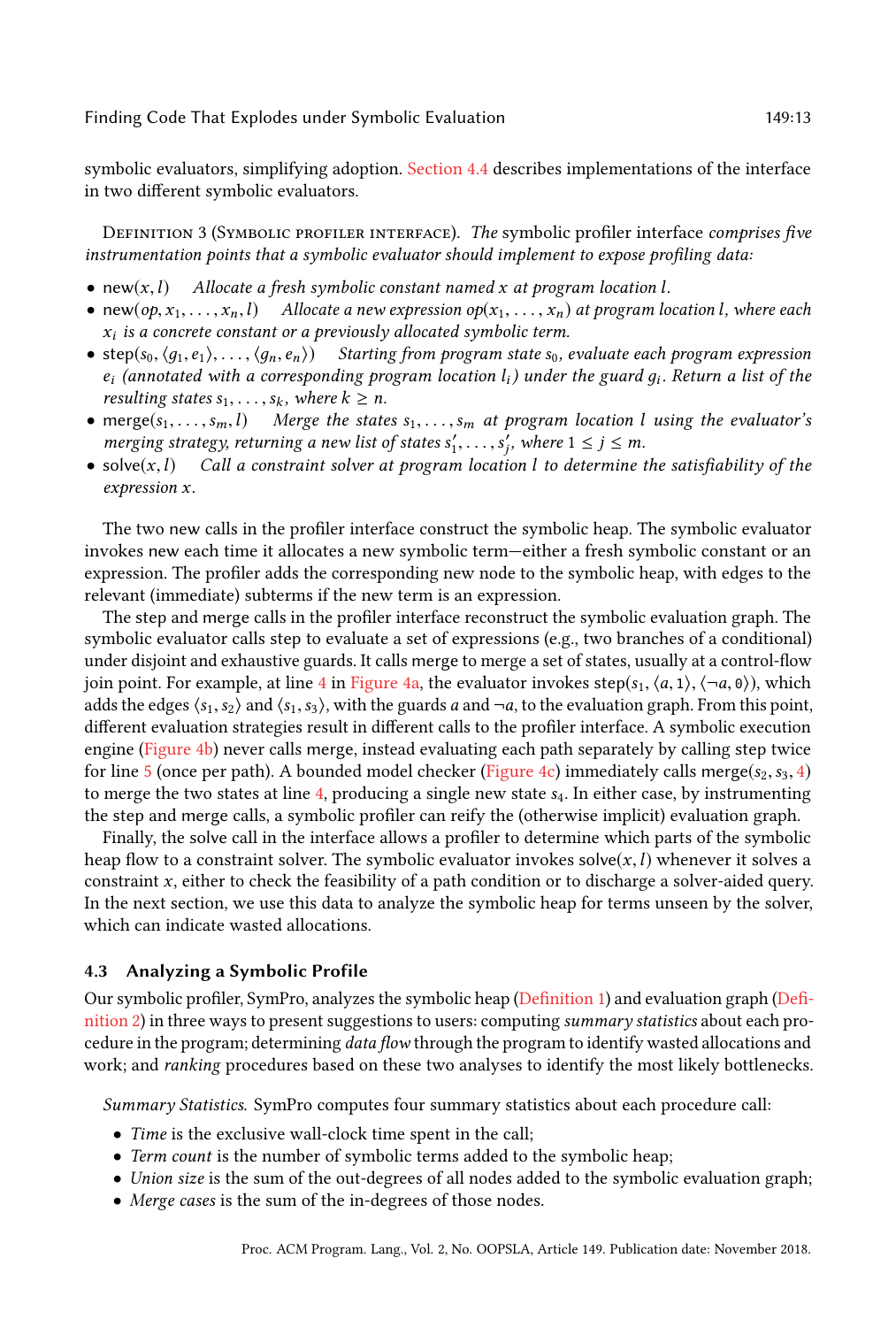These statistics summarize the key aspects of symbolic evaluation: the time spent in each procedure; the size of the symbolic state allocated; how many times path splitting (symbolic execution) was performed; and how many times merging (bounded model checking) occurred.

Data Flow. In addition to computing the summary statistics, SymPro uses the symbolic heap and the solve instrumentation to determine which terms in the heap are "used" by the program. To a first approximation, terms in a solver-aided program are not useful if they are never sent to the underlying constraint solver as part of a feasibility check or a solver-aided query. SymPro exploits this observation to produce an analysis of *unused terms* in the program. For each solve $(x, l)$  call made by the symbolic evaluator, SymPro computes the set of all terms in the symbolic heap that are transitively reachable from  $x$ . Any term  $y$  that is in none of these transitive closures is unused: it is not part of any constraint sent to the solver.

Unused terms indicate either dead code (terms that were created but never used) or simplification by the symbolic evaluator. For example, consider the following program:

```
(define-symbolic* x boolean?) ; add x to the heap (define A (or x (not x))) ; add \neg x to the heap
(\text{define } A \text{ (or } x \text{ (not } x)))> A ; but simplify x \vee \neg x#t
> (solve (assert A)) ; both x and ¬x unused
```
SymPro would report the terms  $x$  and  $\neg x$  as unused, because the evaluator simplified them out of the query sent to the solver. Both causes of unused terms represent optimization opportunities: dead code should be removed, while excessive simplification suggests redundancy that a better algorithm or encoding could eliminate.

Ranking. Based on the summary statistics and data flow analysis, SymPro ranks each procedure in the program to suggest the most likely bottlenecks to the user. It first normalizes each statistic (time, term count, union size, merge count, and unused terms) to the range  $0-1$ . Then it assigns each procedure a score by summing the normalized statistics. This score, a number between 0 and the number of statistics, is a simple ranking of which procedures do the most symbolic work. Our case studies in [Section 5](#page-14-0) and evaluation in [Section 6](#page-19-0) show this ranking is highly effective for navigating symbolic profiles. We also experimented with a machine-learned ranking scheme, training a binary classifier (a support vector machine) to identify bottlenecks using some of the benchmarks from [Table 2](#page-16-0) as training data. The resulting classifier had high recall but poor precision, identifying many false positive bottlenecks. For that reason, and because our manual ranking scheme is easier to explain, SymPro uses that scheme as the default.

#### <span id="page-13-0"></span>4.4 Implementation

We have implemented the symbolic profiler interface [\(Definition 3\)](#page-12-0) in two different symbolic evaluators-a fully featured implementation for Rosette [\[Torlak and Bodik 2013,](#page-25-6) [2014\]](#page-25-1), and a proof of concept one for the Jalangi JavaScript analysis framework [\[Sen et al. 2013,](#page-25-3) [2015\]](#page-25-9).

Rosette. Our Rosette profiler instruments several key points in Rosette's evaluation engine, most of which are directly analogous to the calls in the profiler interface. To implement the new interface, we instrument Rosette's term creation cache, which performs hash-consing to canonicalize terms. To implement step, we record the creation of symbolic unions, which Rosette uses to track the multiple possible values of a variable during symbolic evaluation. Finally, to implement merge and solve, we instrument Rosette's corresponding merge and solver-check procedures. This instrumentation changes only 21 lines of the Rosette engine implementation. The code for the SymPro analyses comprises 1,000 lines of Racket and 1,400 lines of TypeScript. The Rosette profiler is open-source and integrated into the latest Rosette release [\[Torlak 2018\]](#page-25-8).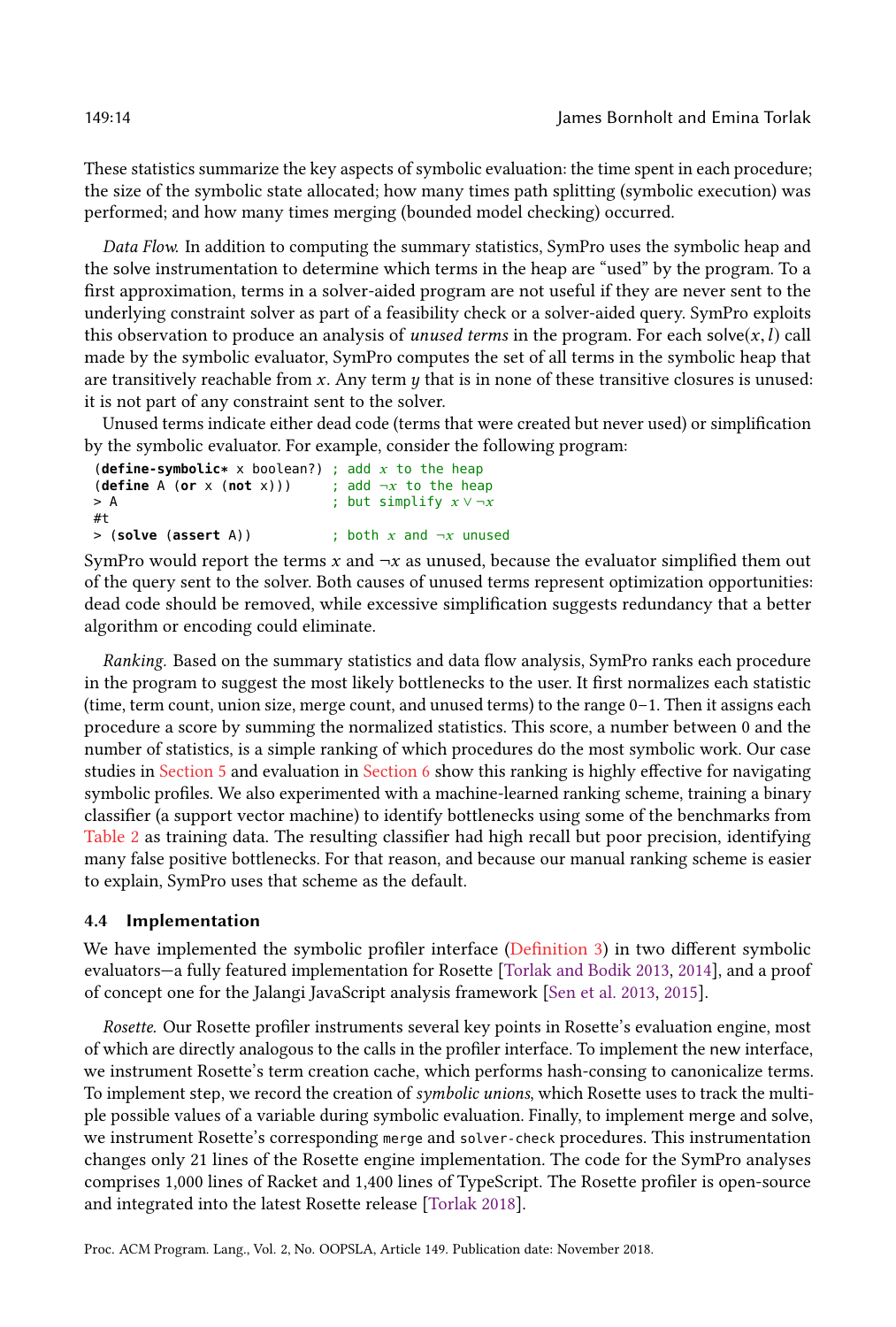Jalangi. Jalangi [\[Sen et al.](#page-25-3) [2013\]](#page-25-3) uses a symbolic execution engine called MultiSE [\[Sen et al.](#page-25-9) [2015\]](#page-25-9) to provide concolic test generation for JavaScript. We modified MultiSE to implement the symbolic profiler interface as follows. To implement new, we track calls to the constructors of symbolic term objects (strings, numbers, and booleans). MultiSE rewrites JavaScript programs with additional control flow to implement step, and so we track each time a new path is generated from a branch in the program. To instrument merge, we modify MultiSE's implementation of value summaries, which are lists of guard-value pairs reflecting the possible values of each variable. [Section 6.4](#page-21-0) presents our results with this proof-of-concept profiler.

# 4.5 Discussion

Two kinds of performance issues are outside the scope of symbolic profiling, which focuses on analyzing the behavior of symbolic evaluation. First, if the bottleneck is in constraint solving, a symbolic profiler can report that solving is taking the most time, but it cannot identify the cause of the issue. Second, while bottlenecks in concrete execution can be identified by symbolic profiling (which includes a measure of execution time), they will be ranked below symbolic evaluation bottlenecks because they cause no activity in the symbolic heap and evaluation graph.

Some bottlenecks can be repaired in multiple ways at different locations within a program; when symbolic profiling identifies such a bottleneck, it may not suggest the easiest location to repair. For example, consider this program, with a symbolic boolean input b passed to outer:

```
(define (outer b)
  (when b
    (inner)))
(define (inner)
  ...)
```
Suppose the inner function has side effects (e.g., mutating global variables) that result in a bottleneck. Symbolic profiling will identify outer as the bottleneck, but the issue could be repaired by modifying either outer (to not call inner under a symbolic path condition) or inner (by mutating less global state). As another example, irregular data representations [\(Section 3.2\)](#page-8-0), such as the one on line [36](#page-4-11) of [Figure 2,](#page-4-1) are most easily repaired where the data is constructed, even though symbolic profiling will identify the location the data is used (lines  $13-14$  $13-14$  of [Figure 2\)](#page-4-1) as the bottleneck.

# <span id="page-14-0"></span>5 ACTIONABILITY: CASE STUDIES

To demonstrate that SymPro produces actionable profiles, we performed a series of case studies on real-world Rosette programs. We collected a suite of benchmarks by performing a literature survey of all papers citing Rosette [\[Torlak and Bodik 2014\]](#page-25-1). This suite, shown in [Table 1,](#page-15-0) comprises all 15 tools that were open source (or that the authors made available to us) and that ran on the latest Rosette release.

We applied SymPro to each benchmark and used it to identify 8 performance bottlenecks summarized in [Table 2.](#page-16-0) This section presents our results, with three in-depth case studies and brief overviews of four other findings. In each case study, we highlight a bottleneck found by SymPro, relate it to the anti-patterns of [Section 3,](#page-6-0) and present repairs. Six of the eight bugs we found were in code bases with which we were not previously familiar. [Section 6](#page-19-0) evaluates SymPro against our other design criteria, explainability and generality.

# <span id="page-14-1"></span>5.1 File System Crash-Consistency

Ferrite [\[Bornholt et al.](#page-24-14) [2016\]](#page-24-14) is a tool for reasoning about crash safety of programs running on modern file systems, which offer only weak consistency semantics. It consists of a verifier and a synthesizer. Given a litmus test program (i.e., a small, straight-line sequence of system calls), and a specification of crash safety for it, the verifier checks whether the program satisfies the safety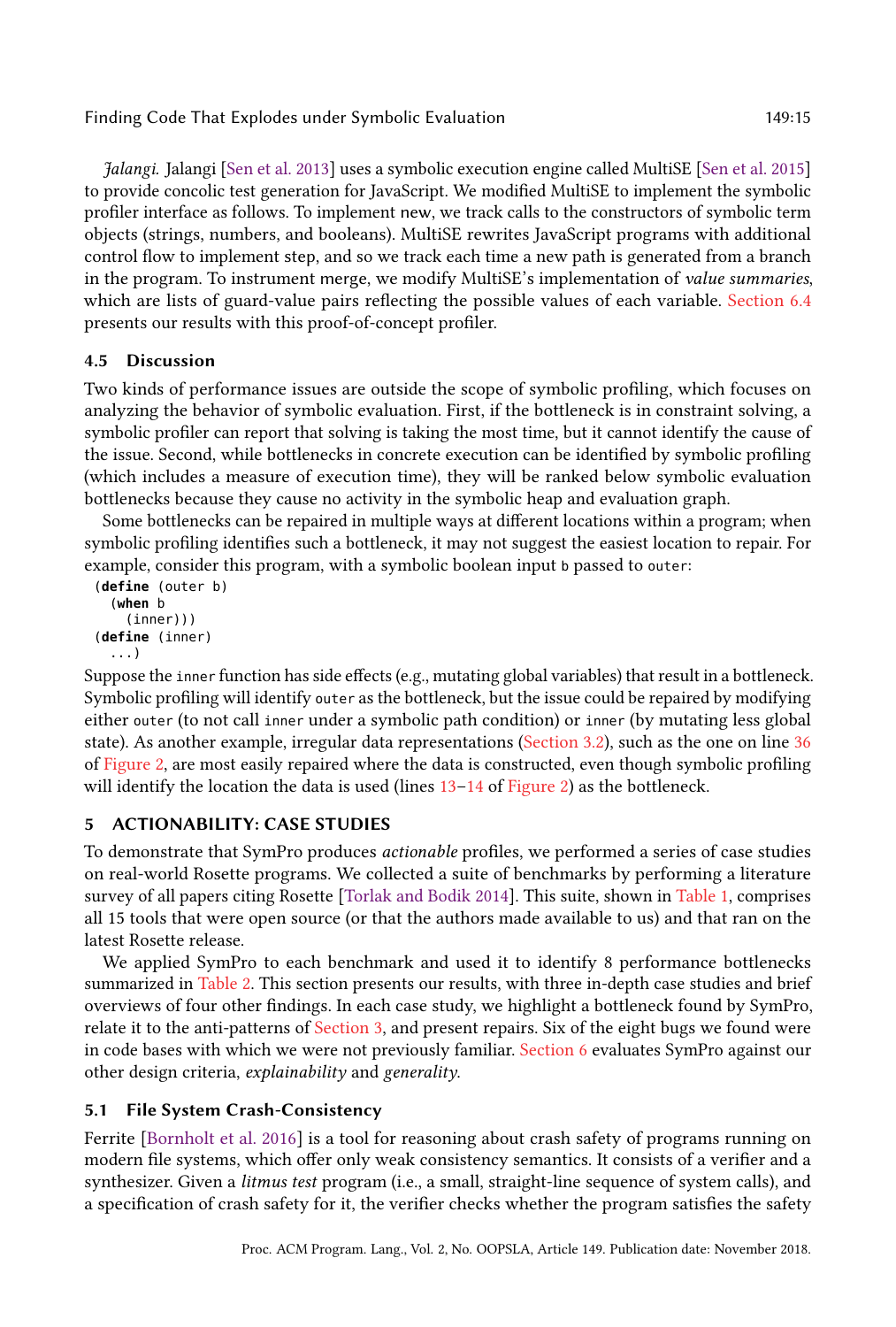|                                           |                   |            | Time     | Peak Memory |          |  |
|-------------------------------------------|-------------------|------------|----------|-------------|----------|--|
| Benchmark                                 | LoC               | Time (sec) | Slowdown | Memory (MB) | Overhead |  |
| Bagpipe [Weitz et al. 2016]               | 3317              | 16.1       | 51.1%    | 314         | 30.9%    |  |
| Bonsai [Chandra and Bodik 2018]           | 641               | 55.1       | 22.1%    | 341         | 128.7%   |  |
| Cosette [Chu et al. 2017b]                | 2709              | 12.8       | 7.4%     | 296         | 17.6%    |  |
| Ferrite [Bornholt et al. 2016]            | 350               | 21.5       | 2.7%     | 690         | 5.0%     |  |
| Fluidics [Willsey et al. 2018]            | 145               | 17.7       | 5.7%     | 198         | 18.9%    |  |
| GreenThumb [Phothilimthana et al. 2016]   | 934               | 2358.5     | 0.1%     | 2258        | 0.0%     |  |
| IFCL Torlak and Bodik 2014]               | 574               | 96.4       | 0.7%     | 248         | 28.7%    |  |
| MemSynth [Bornholt and Torlak 2017]       | 3362              | 24.0       | 45.7%    | 349         | 33.5%    |  |
| Neutrons [Pernsteiner et al. 2016]        | $37317^{\dagger}$ | 45.3       | 14.8%    | 1702        | 98.4%    |  |
| Nonograms [Butler et al. 2017]            | 6693              | 15.1       | 3.1%     | 300         | 18.6%    |  |
| <b>Ouivela [Amazon Web Services 2018]</b> | 5946              | 78.6       | 1.4%     | 496         | 20.0%    |  |
| RTR [Kazerounian et al. 2018]             | 2007              | 374.6      | 12.6%    | 822         | 35.5%    |  |
| SynthCL [Torlak and Bodik 2014]           | 3732              | 27.7       | 61.2%    | 445         | 133.2%   |  |
| Wallingford [Borning 2016]                | 3866              | 7.9        | 2.4%     | 618         | 86.3%    |  |
| WebSynth [Torlak and Bodik 2014]          | 2057              | 14.2       | 47.7%    | 467         | 122.8%   |  |

<span id="page-15-0"></span>Table 1. Rosette benchmarks used in our evaluation. LoC is lines of code. Performance results show the overhead of SymPro's analysis as the average of five runs; 95% confidence intervals for overhead are < 5 pp.

 $^\dagger$  Includes a 36,847-line Racket file automatically generated from the software being verified, which SymPro must instrument.

specification under the relaxed semantics of a file system such as ext4, even in the face of crashes. If not, the synthesizer attempts to repair the program by inserting barriers (i.e., calls to fsync).

Ferrite represents files as a backing store (a list of bytes) together with the length of the file:

```
(struct file (contents length) #:transparent)
```
(**define** BLOCK\_SIZE 4096) (**define** F (file (make-list BLOCK\_SIZE #x00) 0))

To model a write to the file F, which persists only if the system does not crash, Ferrite introduces a symbolic boolean value crash? to represent a non-deterministic crash:

```
(define N 2)
(define-symbolic* crash? boolean?)
                         (unless crash? ; If not crashed
  (match-define (file contents length) F)
  (define new-contents ; write 0x1 to first N bytes
    (append (make-list N #x01) (drop contents N)))
  (set! F (file new-contents (+ length N))))
```
To check the safety specification, Ferrite retrieves the final contents of the file:

```
(define cnts (take (file-contents F) (file-length F)))
(assert (or (equal? cnts '()) (equal? cnts '(1 1))))
```
This implementation is sufficient to verify crash safety at small block sizes (e.g., 32 bytes). But since many crash consistency bugs rely on boundary conditions around the size of disk blocks, Ferrite sets BLOCK\_SIZE to a realistic value for a modern device (here, 4 kB). With this block size, even simple litmus tests cannot be verified (or repaired) in reasonable time.

Identifying the Bottleneck. SymPro identifies the call to take in the final step above as the source of poor performance. It ranks take high based on its large number of created symbolic terms and the fact that almost none of those terms reach the solver. In contrast, a time-based profiler ranks the subsequent equal? call as the hottest method.

Diagnosing the Bottleneck. The root cause of this issue is a missed concretization. Rosette merges the second input to take, representing the length of the file, into a symbolic term of the form (ite crash? 0 2). When take receives a symbolic length argument, it performs symbolic execution,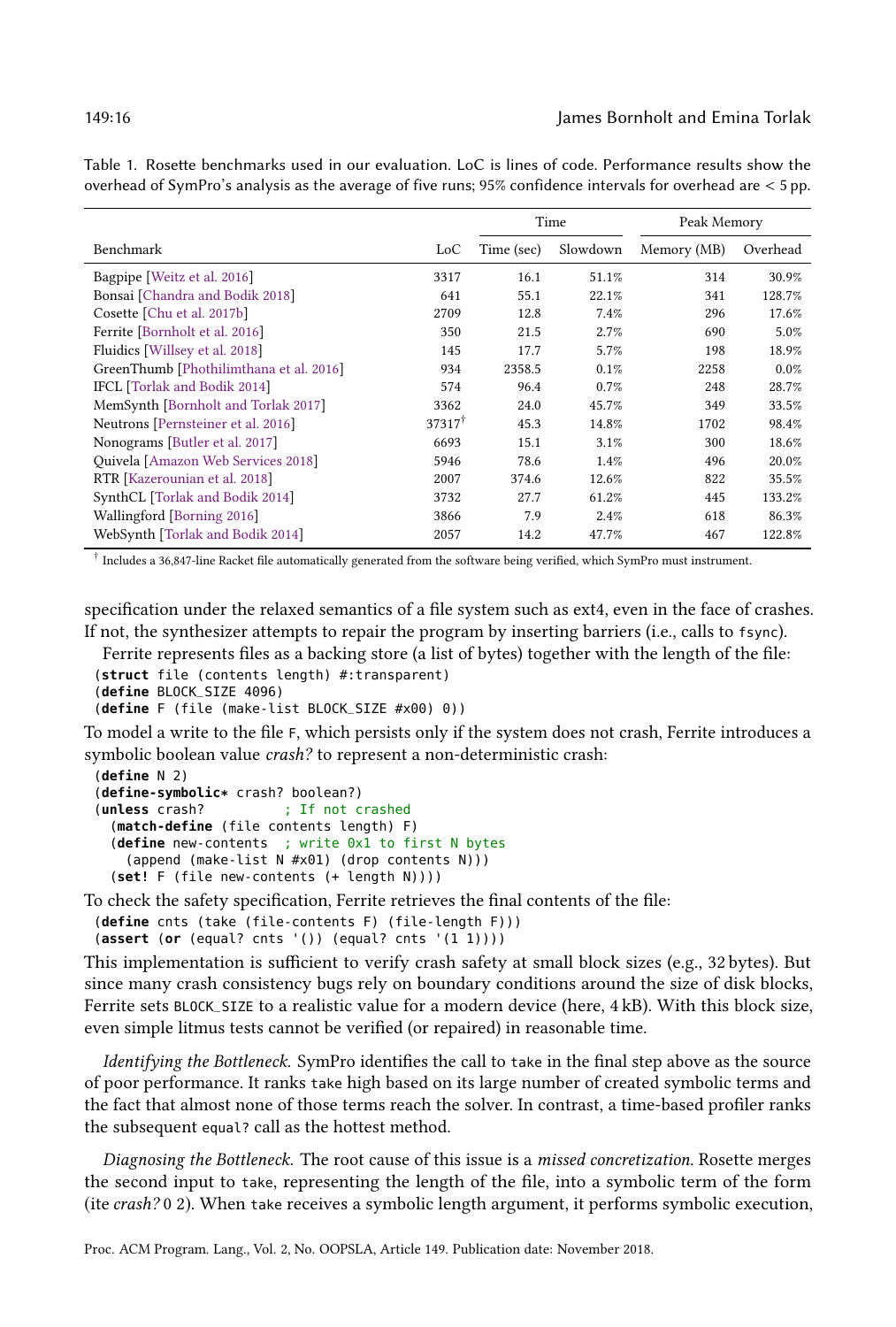<span id="page-16-0"></span>

|                                                        |  |  |  | Table 2. Summary of performance bottlenecks found by applying SymPro to the benchmarks in Table 1, |  |  |
|--------------------------------------------------------|--|--|--|----------------------------------------------------------------------------------------------------|--|--|
| together with the speedups obtained by repairing them. |  |  |  |                                                                                                    |  |  |

| Program         | Anti-Pattern             | Description                                                         | Speedup      |
|-----------------|--------------------------|---------------------------------------------------------------------|--------------|
| Bonsai          | Irregular representation | Shape of tree data structure is enumerated multiple times $(\S5.4)$ | $1.35\times$ |
| Cosette         | Missed concretization    | Possible table sizes are enumerated in a nested loop $(\S5.2)$      | $>6\times$   |
|                 | Algorithmic mismatch     | Inefficient reduction builds a complex intermediate list $(\S5.2)$  | $75\times$   |
| Ferrite         | Missed concretization    | Length of an array is merged despite few feasible values $(\S5.1)$  | $24\times$   |
| Fluidics        | Irregular representation | Grid data structure implemented with nested mutable vectors (§5.4)  | $2\times$    |
| <b>Neutrons</b> | Irregular representation | Log of possible paths is maintained symbolically $(\S5.3)$          | $290\times$  |
| Ouivela         | Missed concretization    | Object references are merged and obscure dynamic dispatch (§5.4)    | $29\times$   |
| <b>RTR</b>      | Algorithmic mismatch     | Unnecessary fold over list of symbolic length $(\S5.4)$             | $6\times$    |

 $^\dagger$  Without the repair, Cosette does not terminate within one hour.

generating one path per potential length of the returned list. Since the input list (file-contents F) has length BLOCK\_SIZE = 4096, the take call generates 4097 distinct paths, each with a path condition of the form (ite crash? 0 2) = n for  $0 \le n \le 4096$ . All but two of these paths are infeasible.

Repairing the Bottleneck. To repair the program, we recover the feasible concrete values for the file's length in two steps. First, we remove the #:transparent annotation from the definition of the file data type, to prevent structural (field-wise) merging of files. Instead, Rosette will use symbolic unions [\(Section 3.1\)](#page-6-1) to merge files. Second, we use Rosette's for/all annotation to evaluate the take call separately for each value in the symbolic union F:

(**define** contents (for/all ([f F]) (take (file-contents f) (file-length f))))

The for/all annotation is Rosette's symbolic reflection facility [\[Torlak and Bodik 2014\]](#page-25-1), which allows programmers to control path splitting and merging. By default, Rosette evaluates the arguments to take first, merges the results, and then applies take once to the merged value. The for/all annotation tells Rosette to instead apply take to each possible value of F separately and then merge the results. This repair speeds up Ferrite by  $24\times$ , enabling it to replicate—in just a few minutes—a complex ext4 delayed allocation bug in Google Chrome [\[Boichat 2015\]](#page-24-20).

### <span id="page-16-1"></span>5.2 SQL Query Equivalence Verification

Cosette [\[Chu et al.](#page-24-21) [2017a](#page-24-21)[,b\]](#page-24-15) is an automated prover for deciding the equivalence of two SQL queries. It uses Rosette to search for small counterexamples to equivalence, and Coq to construct proofs of equivalence if no counterexample is found.

Cosette's counterexample finder works by constructing a symbolic representation of a SQL table as a bag of tuples. Both the multiplicity of each tuple and its constituent elements are symbolic values. To execute a query against a table, Cosette constructs a new table in which the multiplicity of each tuple reflects the semantics of the query. For example, the result of executing the query SELECT A FROM table WHERE C="a" on a table is another table:

|  | $A$ B C #               | $A +$ |                                                                     |
|--|-------------------------|-------|---------------------------------------------------------------------|
|  |                         |       | $e_0$ $e_1$ $e_2$ $c_0$ $\implies$ $e_0$ (if (= $e_2$ "a") $c_0$ 0) |
|  | $e_3$ $e_4$ $e_5$ $c_1$ |       | $e_3$ (if (= $e_5$ "a") $c_1$ 0)                                    |

To check if two queries are equivalent, Cosette executes each query on the same symbolic table, constructs a constraint asserting the two resulting tables are different, and solves this constraint using Rosette. Cosette makes extensive use of advanced Rosette features, including eval of dynamically generated code, making manual reasoning about performance particularly challenging.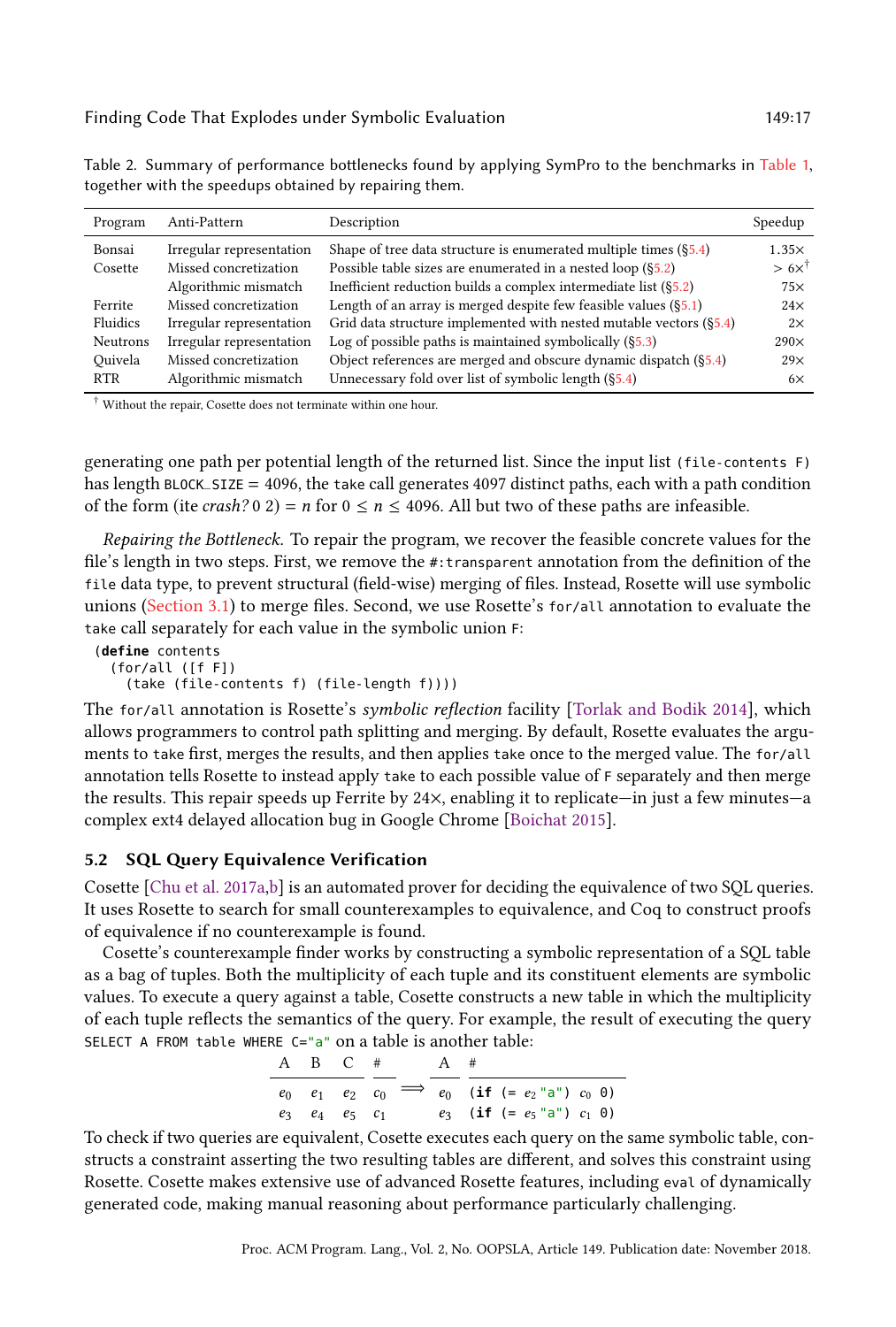A recent change to Cosette adjusted its encoding of SQL WHERE clauses to accommodate a richer subset of SQL's filter syntax. Previously, Cosette implemented filtering by removing the appropriate tuples from the bag; the change instead filters by setting those tuples' multiplicities to zero. After making this change, a Cosette benchmark that previously returned in under 15 seconds no longer returned within an hour. Our initial investigation showed the SMT solver was never called, suggesting the bottleneck was in symbolic evaluation, but offered no further details.

Identifying the Bottleneck. To identify the source of this bottleneck, we used SymPro's support for streaming profile data during execution. The streaming profiler applies the analyses in [Section 4](#page-9-1) incrementally as the symbolic heap and symbolic evaluation graph evolve, and periodically sends the resulting data to the profiler interface. For Cosette, the profiler implicated the following call to the filter function:

```
(map (lambda (t)
      (sum (filter (lambda (r) (eq? t r)) table)))
     table)
```
The profiler ranked these filter calls far above any other calls in the program due to their high number of new terms allocated on the symbolic heap and large numbers of merges in the symbolic evaluation graph.

Diagnosing the Bottleneck. This bottleneck is caused by a combination of two issues, a missed concretization and an algorithmic mismatch, which manifest as two distinct sources of path explosion.

The missed concretization is due to table being a symbolic union, reflecting the table's value along several control-flow paths generated by symbolic execution. The nested use of table thus creates quadratic path explosion–for each path in table explored when calling map, the evaluator explores every path in table when evaluating the inner filter.

The algorithmic mismatch is due to using filter to create an intermediate list just to sum its contents. The predicate used by <code>filter</code> depends on symbolic state, and so there are  $O(2^N)$  paths for the return value of filter, as in the toy example from [Figure 1.](#page-2-0) The sum procedure must then run once for each such path.

Repairing the Bottleneck. An easy repair for the missed concretization is to apply symbolic reflection:

```
(for/all ([table table])
 (map (lambda (t)
         (sum (filter (lambda (r) (eq? t r)) table)))
      table))
```
Here, the for/all evaluates its body once for each path in table. During each such evaluation, table is bound to a single concrete value rather than a union, avoiding the first source of path explosion. With this repair, the problematic benchmark completes within 10 minutes-better than non-termination but still worse than the original version of Cosette.

To repair the algorithmic mismatch, we avoid building the intermediate list with filter. Instead, the procedure passed to map performs a fold over table to sum the values that satisfy the filter predicate. With this additional repair, the problematic benchmark completes in 8 seconds–faster than even the original Cosette implementation. We reported the regression to the Cosette developers, and they accepted our patch.

# <span id="page-17-0"></span>5.3 Safety-Critical System Verification

Neutrons [\[Pernsteiner et al.](#page-25-15) [2016\]](#page-25-15) is a tool for verifying the safety of a radiotherapy system in clinical use. The system is controlled by a large program written in the EPICS dataflow language [\[EPICS](#page-24-22) [2017\]](#page-24-22). Neutrons provides a symbolic interpreter for EPICS programs, and a verifier (built with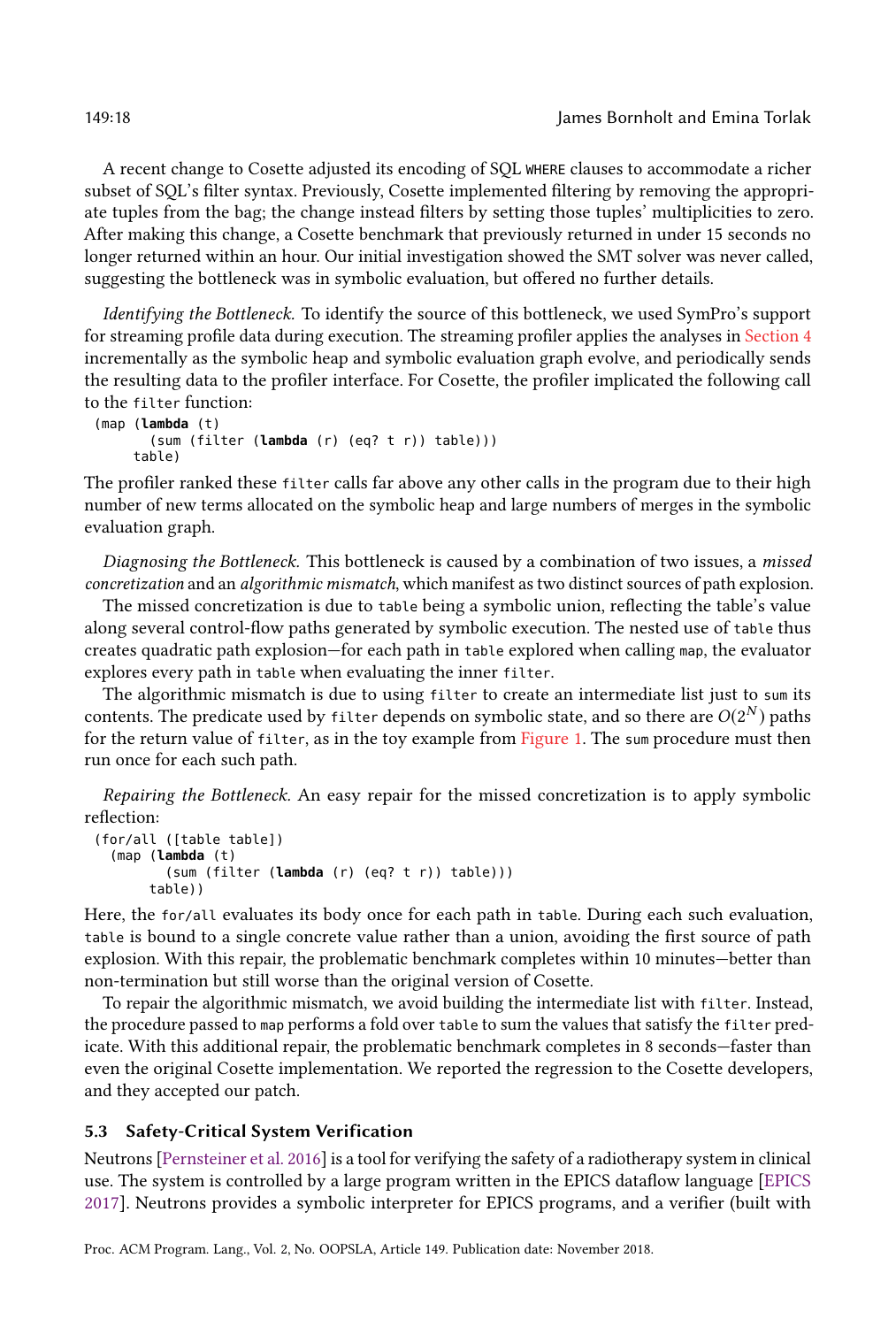Rosette) to check that EPICS programs satisfy key safety properties. The Neutrons verifier is used for active development of the system's software, so its performance is important for developer use.

Identifying and Diagnosing the Bottleneck. We used SymPro to profile the Neutrons symbolic interpreter, and found a bottleneck with the interpreter's tracing feature. As the interpreter executes an EPICS program, it records each executed instruction in a trace-a list of executed instructionswhich is used to visualize counterexamples:

```
(define (record-trace msg)
```
(**set!** trace (append trace (list msg))))

However, since this call is made with a symbolic path condition, Rosette must merge the new and existing values of trace when performing the mutation. This leads to excessive path creation and merging, since Rosette will track each potential length of trace separately by symbolic execution, and the length of trace depends upon the execution path. In essence, trace has an irregular representation. SymPro identifies this tracing procedure as the key bottleneck.

Repairing the Bottleneck. To improve this program, we observe that tracking the shape of the trace is unnecessary for counterexample visualization. For each executed instruction, we need only record the path condition that was true when the instruction executed, together with the instruction: (**define** (record-trace msg)

(raw-set! trace (append trace (list (cons (pc) msg)))))

Here, (pc) retrieves the current path condition, and raw-set! is Racket's unlifted implementation of **set!** that overwrites trace without any merging. The trace is now a list of every instruction executed by any possible interpretation of the EPICS program. When using this trace to visualize a counterexample, we simply hide any instruction whose corresponding path condition is not satisfied by the counterexample. This program transformation–which essentially adjusts the trace list to always have a concrete length–improves Neutrons' verification performance by 290× on a representative example. We reported this issue to the Neutrons developers, and they accepted our patch.

# <span id="page-18-0"></span>5.4 Other Findings

Our other findings in [Table 2](#page-16-0) include examples of all three anti-patterns presented in [Section 3.2.](#page-8-0)

Type System Soundness Checking. Bonsai [\[Chandra and Bodik 2018\]](#page-24-11) is a synthesis-based tool for checking the soundness of type systems. It uses a novel tree representation for type checking, and has been used to replicate a soundness bug in the Scala type system. We applied SymPro to Bonsai and found two irregular representation issues. First, Bonsai represents trees as nested lists; since the trees have unknown size, these lists are merged into a symbolic union. When the tree is used multiple times during the same type checking call, the symbolic evaluator enumerates the members of this union once per use and merges the results. Instead, we used Rosette's for/all facility to perform this enumeration only once, as done in the Cosette case study. Second, each (recursive) type checking step can return either a subtree or a boolean (in case of failure), which Rosette will always merge into a symbolic union due to their different types. Instead, we used multiple return values to separate the returned boolean failure flag from the returned subtree. Together, these changes improved Bonsai's performance by 35% when checking the Scala type system.

Cryptographic Protocol Verification. Quivela [\[Amazon Web Services 2018\]](#page-23-1) is a tool for verifying the security of cryptographic protocols. It takes as input an implementation and a specification of a cryptographic protocol, along with a series of refinement steps between them, and checks that each refinement is valid. We applied SymPro to Quivela and identified a missed concretization issue. Quivela represents protocols in a simple object-oriented language in which all method calls are virtual; each object can store references to other objects, which Quivela represents as integer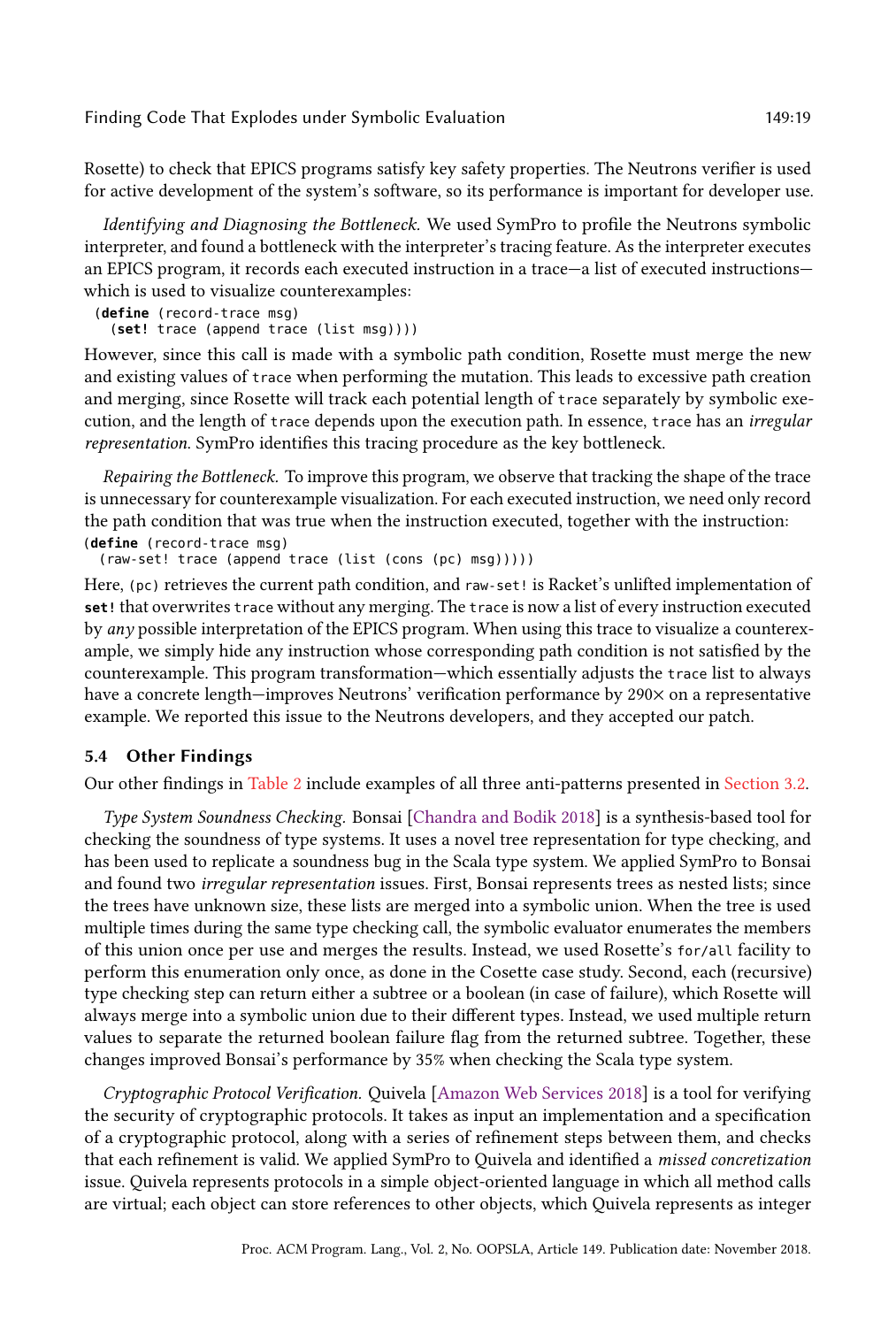addresses. Because these references are integers, the symbolic evaluator's default strategy is to merge them. But the merged references obscure the targets of virtual method calls forcing the engine to evaluate many infeasible paths, as in the Ferrite case study. We modified Quivela to instead track references concretely, by wrapping references into an opaque structure type that cannot be merged. This change improved Quivela's verification performance by up to 29× on small benchmarks, and allowed it to quickly verify larger protocols that previously caused out-of-memory failures.

Microfluidics Control Synthesis. Fluidics [\[Willsey et al.](#page-25-13) [2018\]](#page-25-13) is a prototype tool for synthesizing programs that control a digital microfluidics array, used for executing biological wet-lab protocols. It takes as input the initial arrangement of samples on the array, and the desired final arrangement (potentially including mixtures of the samples), and synthesizes a series of movement and mixing instructions that produce the desired outcome. We applied SymPro to Fluidics and identified an irregular representation issue. Fluidics represents the state of the array as a two-dimensional vector of vectors, indexed by  $y$  and then  $x$  coordinates. However, this nested structure makes updates to the array expensive: because vectors are mutable data structures, the inner vector must be duplicated for each update to correctly track later mutations. Replacing the nested data structure with a flat one-dimensional vector improves Fluidics' performance by 2×, allowing it to synthesize more complex control programs and reason about larger microfluidics arrays.

Refinement Type Checker for Ruby. RTR [\[Kazerounian et al.](#page-24-18) [2018\]](#page-24-18) is a type checker for a new refinement type system for Ruby. It takes as input a Ruby program translated to a Rosette-based intermediate verification language, and checks that user-specified refinement types hold in the (translated) program. The RTR verification language reflects Ruby's object structure and controlflow constructs. We applied SymPro to RTR and identified an *algorithmic mismatch* issue in the way RTR initializes new Ruby objects. In Ruby, an array initialization supplies a length together with an anonymous function (a "block") defining the value at each index:

Array.new(5){ |i| i\*2 } #=> [0, 2, 4, 6, 8]

RTR represents arrays as a pair of a vector (holding the array's contents) and an integer (holding the array's actual length). To support bounded verification, array lengths can be symbolic. RTR's array initialization creates a separate vector/integer pair for each possible length of the array, taking quadratic time. SymPro identifies the array initialization procedure as the bottleneck. We repaired this issue by initializing a concrete vector of length equal to the upper bound on the symbolic length; since RTR already tracks each list's length separately, the extraneous elements can simply be ignored. This repair improved RTR's performance on its slowest benchmark (Matrix) by 6×, from 6.1 minutes to 61 seconds, and reduces its peak memory usage by 3×. RTR's developers accepted our patch.

# <span id="page-19-0"></span>6 EXPLAINABILITY, GENERALITY, AND PERFORMANCE: EXPERIMENTS

To evaluate the performance, explainability, and generality of symbolic profiling, we sought to answer four research questions:

- (1) Is the overhead of symbolic profiling reasonable for development use?
- (2) Is the data collected by SymPro necessary for correctly identifying bottlenecks?
- (3) Are programmers more effective at identifying bottlenecks with SymPro?
- (4) Is SymPro effective at profiling different symbolic evaluation engines?

The first two questions address the key performance aspects of SymPro-run-time overhead and the necessity of the collected data for generating actionable feedback. The third question evaluates the explanatory power of SymPro's profiles. The fourth question assesses the generality of our approach. We use the Rosette profiler to investigate the first three questions, and the Jalangi profiler for the fourth. We find positive answers to all four questions.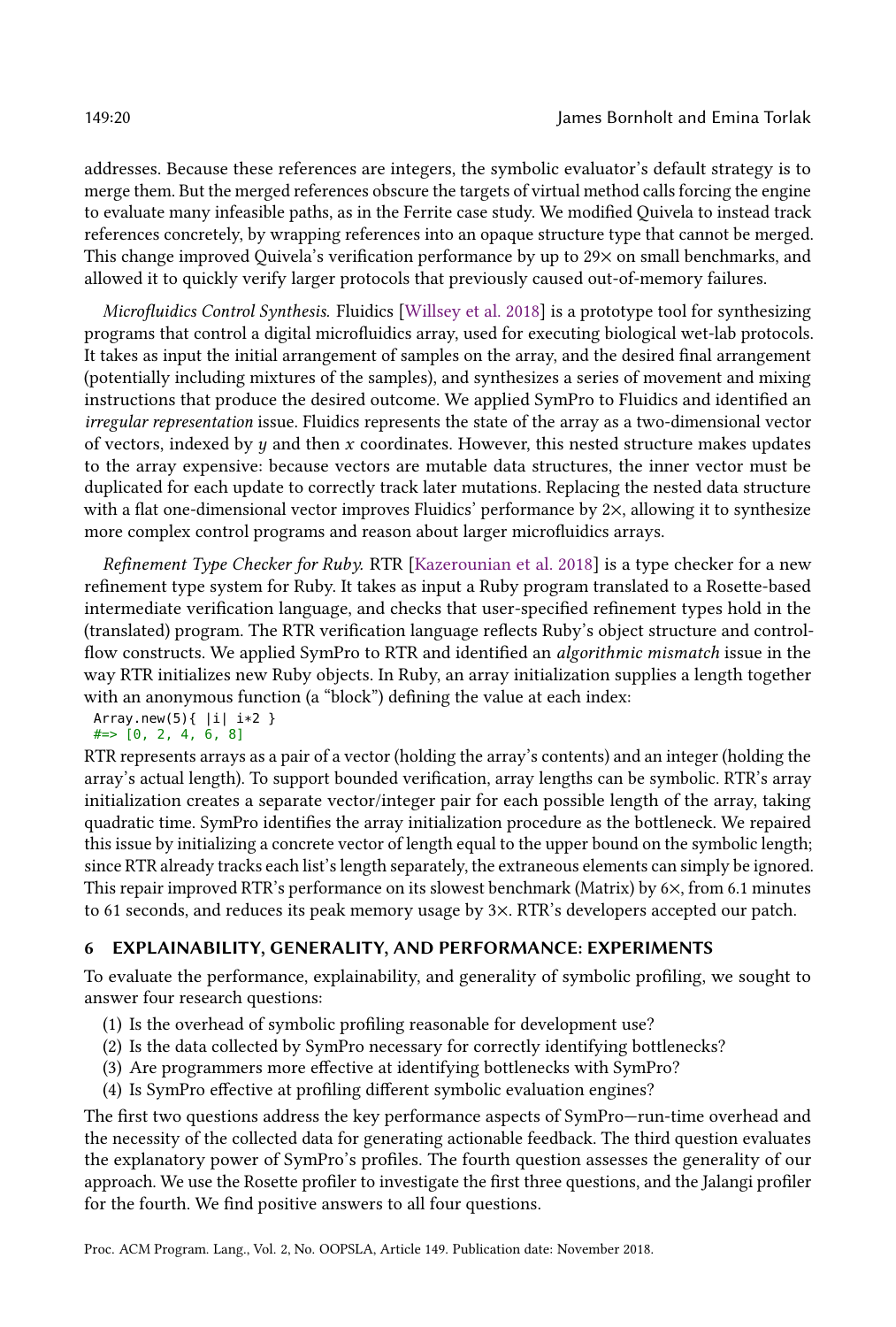<span id="page-20-0"></span>

Fig. 7. Sensitivity of profiler rankings to the data sources used in ranking. Each point is the rank of the bottleneck function in a profile of the program when using the specified data in the ranking function. Benchmarks are those in which we found new bottlenecks [\(Table 2\)](#page-16-0) or had previously known bottlenecks.

# 6.1 Is the overhead of symbolic profiling reasonable for development use?

[Table 1](#page-15-0) shows the time and memory overheads for SymPro on a collection of real-world Rosette programs. All results were collected using an AMD Ryzen 7 1700 eight-core processor at 3.7 GHz and 16 GB of RAM, running Racket v6.12. For each benchmark we report the average overhead across five runs; 95% confidence intervals are below 5 percentage points for all overhead results.

Overall, SymPro slows applications by  $0.1\% - 61.2\%$  (geometric mean 16.9%), and increases peak memory use by  $0.0\%$ –133.2% (geometric mean 45.6%). These overheads are reasonable for development use, and are better than other tracing-based profiling tools. For example, the Racket version of profile-guided metaprogramming [\[Bowman et al.](#page-24-23) [2015\]](#page-24-23) averages  $4-12\times$  slowdown, and input-sensitive profiling [\[Coppa et al.](#page-24-12) [2012\]](#page-24-12) averages 30× slowdown for C programs. The highest overheads occur for benchmarks with many short-lived recursive calls. It would be possible to implement a sampling-based profiler if this overhead were to become unacceptable.

# 6.2 Is the data collected by SymPro necessary for correctly identifying bottlenecks?

To understand the importance of the data SymPro gathers, we performed a sensitivity analysis using all benchmarks in which we identified new bottlenecks [\(Table 2\)](#page-16-0), as well as a collection of benchmarks with previously known bottlenecks. For each benchmark, we manually investigated its profile to identify a single procedure we believe should be ranked as the primary cause of poor performance. We then varied the data available to SymPro, giving it access to only wall-clock time, only the symbolic heap, only the symbolic evaluation graph, or combinations of the three components.

[Figure 7](#page-20-0) shows the results of the sensitivity experiment. For each benchmark, the  $y$ -axis measures the ranking of the known bottleneck when using only the specified source of profiling data. These results have three key highlights. First, timing data  $\circ$  alone (i.e., the time spent in each procedure) identifies only three of nine bottlenecks. Second, no single data source is sufficient to identify the key bottleneck in every benchmark. While the symbolic heap  $\nabla$  and evaluation graph  $\blacktriangle$  are each more effective than time alone, both are required  $\blacklozenge$  to correctly rank all bottlenecks. Third, once both the symbolic heap and evaluation graph are available, including timing data  $\blacksquare$  does not improve the quality of the rankings. However, SymPro still includes timing data in rankings, to help profile the parts of programs that do not perform symbolic evaluation.

# 6.3 Are programmers more effective at identifying bottlenecks with SymPro?

To help understand how effective SymPro is in real-world use, we conducted a small user study with Rosette programmers. Our study had eight graduate student participants, who each had previous Rosette experience ranging from "a few hours" to multiple published papers using Rosette. We first provided each participant a short tutorial on how to use both SymPro and existing Racket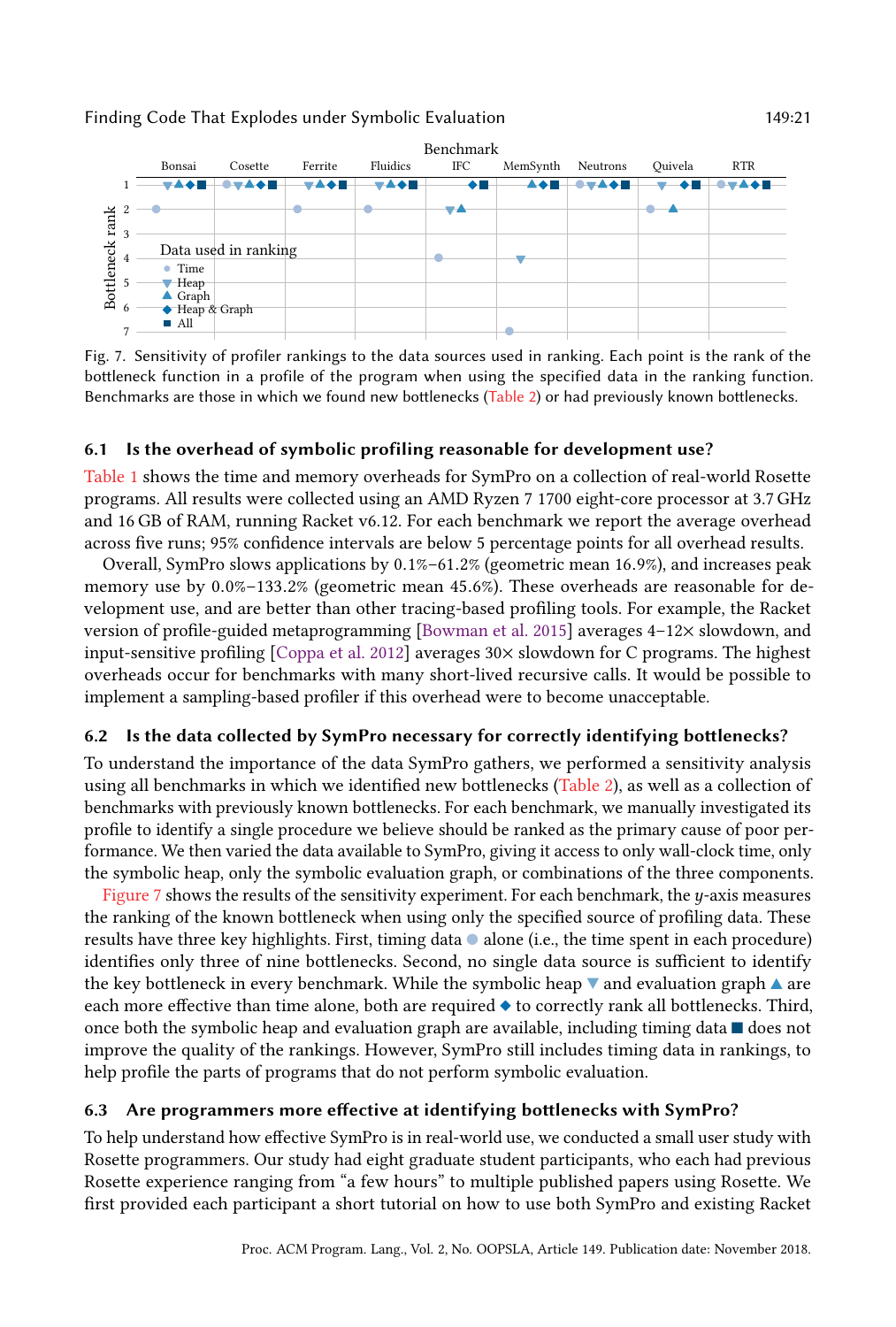#### <span id="page-21-1"></span>149:22 James Bornholt and Emina Torlak



Fig. 8. Average time taken for users to identify the performance issue in four benchmarks, with or without SymPro. Error bars are 95% confidence intervals for  $n = 4$  users.

performance tools (the time form and the built-in Racket profiler [\[Barzilay 2017\]](#page-24-3)). We then asked each participant to study four benchmarks—three realistic solver-aided tools and a simple calculator program—and identify (but not repair) the primary performance bottleneck. For each benchmark, each participant was randomly assigned to either the baseline group (which had access to any tool except SymPro) or the SymPro group (which had access to SymPro as well). To help control for learning effects, each participant saw the benchmarks in a random order, and had at most 20 minutes to analyze each benchmark.

Quantitative Results. [Figure 8](#page-21-1) shows the average time taken for users to identify the performance issue in each benchmark. SymPro improves the identification time for every benchmark, though due to the small sample size  $(n = 4$  for each treatment), we do not claim statistical significance. There were 6 cases where a user in the baseline group failed to find the issue in a benchmark within the 20 minutes available; no users in the SymPro group ever reached this time limit.

Qualitative Observations. Given the limited size of our study, its main value was in the qualitative observations reported by the participants. Users with access to SymPro said it gave "insight into what Rosette is actually doingž which they lacked from other tools. One user said that SymPro was "extremely useful for investigating a performance issue," and that they could "see how I would optimize my own code using the [symbolic] profiler.ž Users generally reported they thought the symbolic profiler would be even more successful when run against their own code, because they "know what to ignore."

We found that users were most successful when using SymPro to conduct an initial investigation. SymPro's data analysis generally directed users to fruitful locations in the code to inspect more quickly than either manual exploration or analysis by existing performance tools. While we did not require users to identify potential repairs to the performance issues they found, they were more willing and able to do so voluntarily when using SymPro, suggesting a better understanding of the code.

#### <span id="page-21-0"></span>6.4 Is SymPro effective at profiling different symbolic evaluation engines?

In addition to the Rosette profiler evaluated above, we also built a prototype symbolic profiler for the Jalangi dynamic analysis framework [\[Sen et al. 2013\]](#page-25-3), as [Section 4.4](#page-13-0) describes. We applied the profiler to the three slowest publicly available benchmarks reported by [Sen et al.](#page-25-9) [\[2015\]](#page-25-9). For each benchmark, we ran both the symbolic profiler and a traditional time-based profiler to identify hotspots, and compared the results. The symbolic profiler added only negligible overhead (< 1%).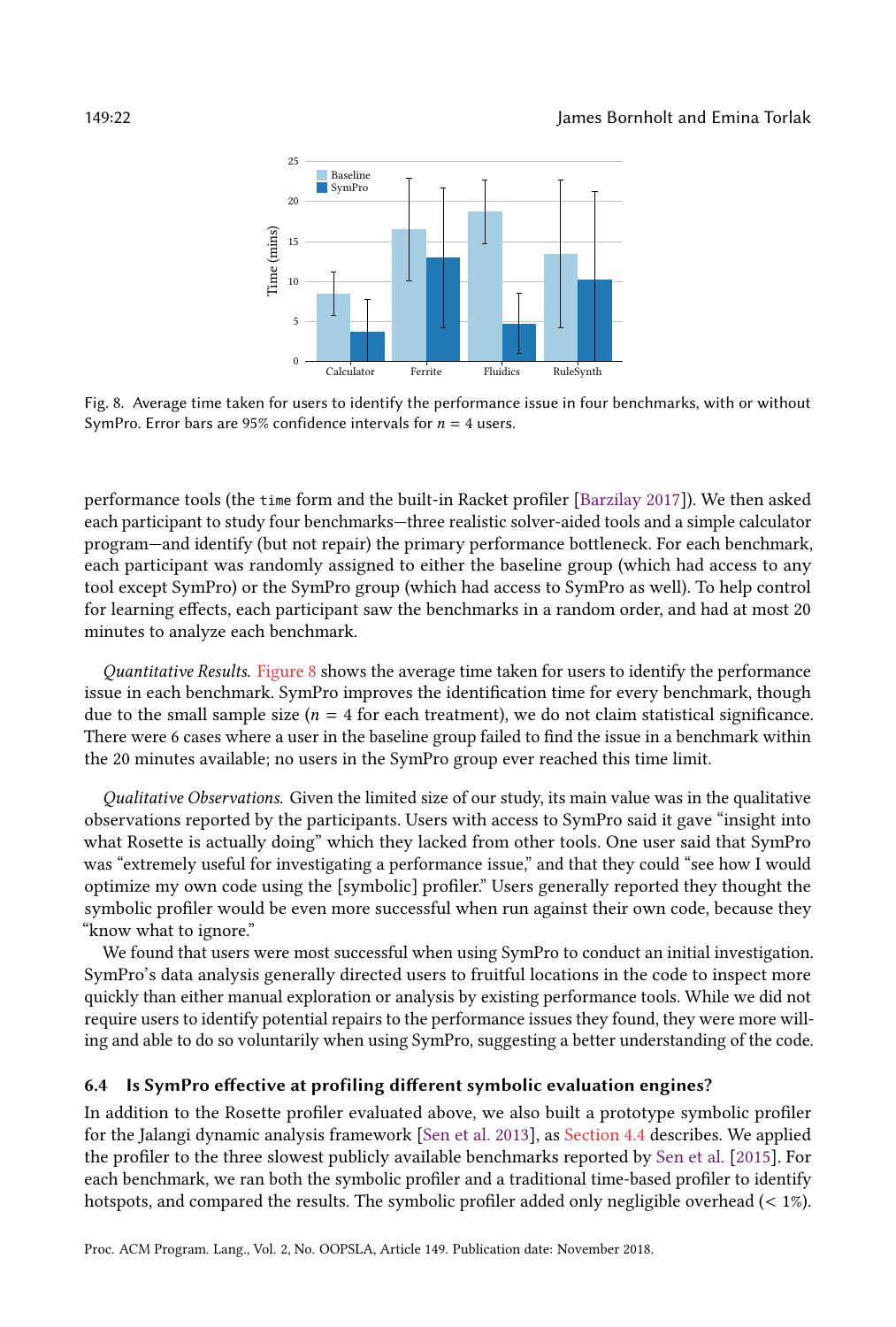Red-Black Tree. The red-black tree benchmark implements a self-balancing binary search tree with integer keys. The symbolic version of the benchmark inserts five unknown, symbolic keys into the binary search tree. The time-based profiler identifies an internal key-comparison function as the only hotspot in the benchmark. But the symbolic profiler helps pinpoint why the key comparison is slow: it identifies the tree's insert procedure as being responsible for the creation of most symbolic state (due to branching), and reports that the key comparison creates very large terms on the symbolic heap. Guided by this profile, we modified the key comparison function to be branch-free, which improved the benchmark's performance by  $2\times$ . The profiler also suggests that path pruning with the SMT solver is ineffective on this benchmark: most paths are generated by the key-comparison function, but they are always feasible. Surprisingly, we found that the tree's rebalancing operations were not the sources of expensive symbolic operations.

Calculator Parser. The calculator parser benchmark implements a simple grammar for arithmetic expressions, and attempts to parse an expression from a symbolic input. The time-based profiler identifies the function getsym, which generates the next character of symbolic input, as the bottleneck. The symbolic profiler instead identifies accept and its callers, which interpret the output of getsym and form the core of the parser. In particular, the symbolic profiler identifies the grammar's łfactorž production as being a bottleneck due to a large number of branches. Inspecting this function, we found most branches perform similar work, and so we refactored it to move that work outside of the branches. This small refactoring improved the benchmark's performance by 1.8×.

Binary Decision Diagram. The binary decision diagram (BDD) benchmark constructs a BDD with three unknown, symbolic operations (that can be either ∧ or ∨), each of which operates on two unknown, symbolic operands. The time-based profiler can only identify the top-level driver function of this benchmark as a potential hotspot. The symbolic profiler is more effective, identifying an internal hash table and the BDD put operation as the sources of symbolic complexity. We replaced the hash table with a linked list, improving performance by 10%. With this repair, the profiler now identifies get as the bottleneck instead of put (as we would expect, since get must now search the list). While a linked list is clearly less efficient for concrete code, it is more amenable to verification, and so this transformation may be preferable for verifying clients of the BDD library. In general, we expect Sym-Pro to be useful for developing models of libraries and frameworks, which are simplified implementations intended for verification purposes and used by automated verification tools [\[Cadar et al.](#page-24-4) [2008\]](#page-24-4).

#### <span id="page-22-0"></span>7 RELATED WORK

Optimizing Symbolic Evaluation. A high-performance symbolic evaluation engine must make good decisions about when to merge states from different paths. Query count estimation (QCE) is a heuristic for estimating the number of paths that will be created by merging at a given program point [\[Kuznetsov et al.](#page-25-11) [2012\]](#page-25-11). A QCE engine merges states only if the "hot" variables in each branch are the same, or are already symbolic. The "hot" variables are identified heuristically; a variable  $v$ is hot if many additional paths are likely to be generated by making  $v$  symbolic. In essence, QCE is a heuristic for predicting the shape of the symbolic evaluation graph. SymPro, in contrast, tracks the shape of the graph and lets the programmer use this information to guide symbolic evaluation.

In addition to improving the performance of symbolic evaluation at the engine level (through better strategies and encodings), prior work has also proposed making improvements at the program level. [Wagner et al.](#page-25-16) [\[2013\]](#page-25-16) advocate for a special compiler optimization mode tuned for emitting code amenable to symbolic execution, avoiding program transformations that exhibit poor behavior under symbolic evaluation. [Cadar](#page-24-24) [\[2015\]](#page-24-24) presents a collection of program transformations (both semantics-preserving and -altering) designed to enable scalable symbolic execution. SymPro is an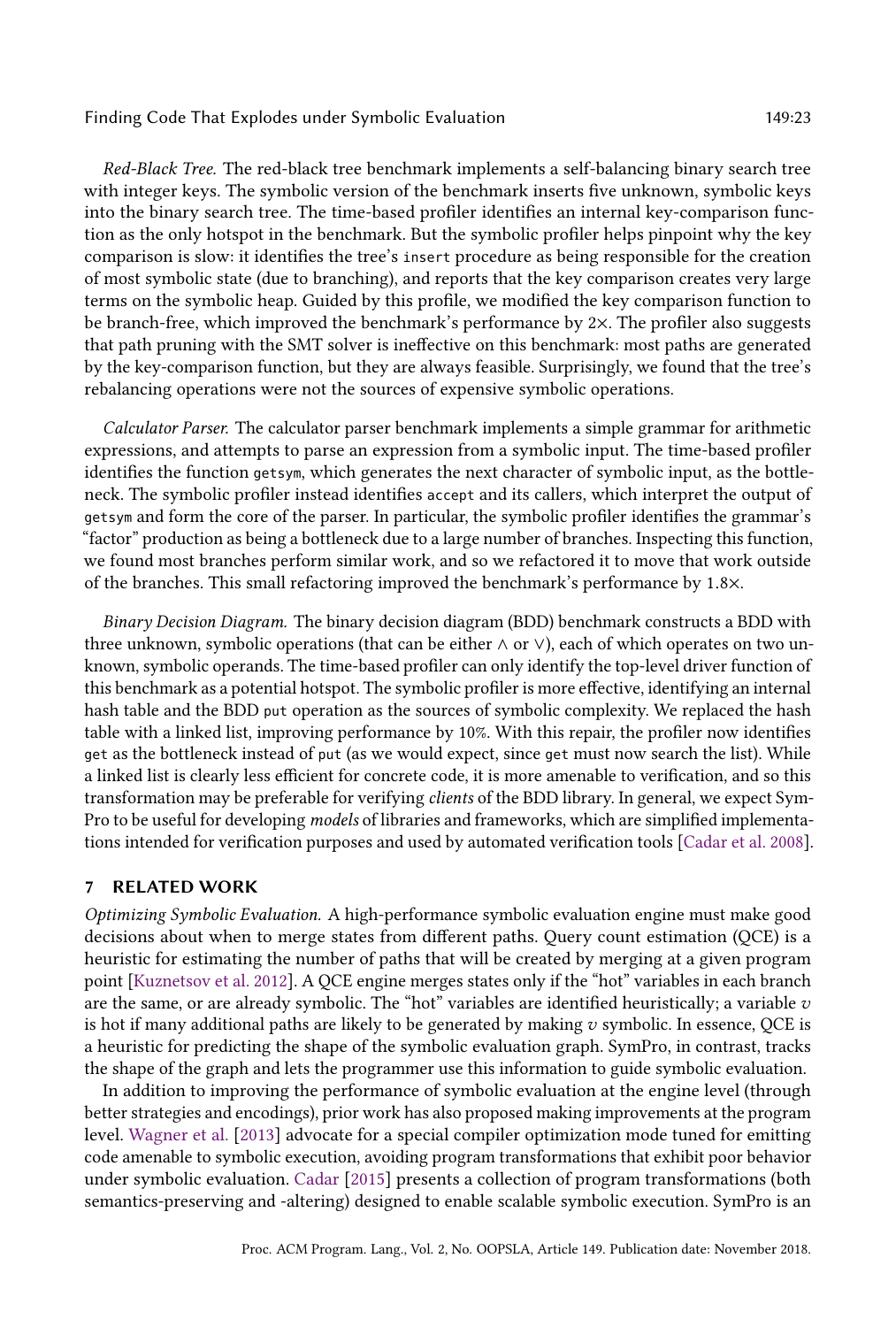ideal companion to these approaches: when automated optimizations fail (as [Cadar](#page-24-24) shows is often the case), a profiler can help identify potential bottlenecks for manual repair.

Profiler-Aided Development. Recent research has focused on how profiling information should be integrated into development workflows. For example, the optimization coach [\[St-Amour et al.](#page-25-17) [2012\]](#page-25-17) feature of Racket communicates successful and failed compiler optimizations to programmers, while profile-guided meta-programming [\[Bowman et al.](#page-24-23) [2015\]](#page-24-23) integrates profiling data into the source-to-source transformations in Racket's macro system. One important property of a profiler is that its advice must be actionable: optimizing the functions it suggests as hot should improve execution time. The Coz causal profiler [\[Curtsinger and Berger 2015\]](#page-24-25) achieves this by performing experiments at run time. To determine if a function  $f$  is hot, Coz simulates optimizing  $f$  by artificially slowing down every other function in the program. We took inspiration from all three of these techniques when designing SymPro.

Interactive Profiling. [Ammons et al.](#page-23-2) [\[2004\]](#page-23-2)'s Bottlenecks tool is an interactive interface for profile data. Profilers implement a common interface defined by Bottlenecks, which then layers a commandline user interface on top of the generated data. Through that interface, Bottlenecks suggests interesting profile points using navigation heuristics that skip over uninteresting data; for example, procedures with little exclusive time are likely less interesting than their callees, so navigation "zooms" over these points. [Ammons et al.](#page-23-2) used Bottlenecks to find 14 performance issues in IBM's Web-Sphere Application Server, and improve its throughput by 23%. SymPro's user interface [\(Figure 3\)](#page-4-12) and its common symbolic evaluator interface [\(Definition 3\)](#page-12-0) both take influence from Bottlenecks.

# <span id="page-23-0"></span>8 CONCLUSION

This paper presented symbolic profiling, a new approach to identifying and diagnosing performance bottlenecks in programs under symbolic evaluation. Symbolic profiling makes explicit the key resources—the symbolic heap and evaluation graph—that programmers must manage to create performant solver-aided applications. These resources form a new performance model of symbolic evaluation that is actionable, explainable, and general. Our case studies show that symbolic profiling produces actionable profiles. Guided by these profiles, we identified, diagnosed, and repaired performance bottlenecks in published, state-of-the-art solver-aided tools, obtaining orders-of-magnitude speedups. Our experiments show that symbolic profiles have high explanatory power, helping programmers understand what the symbolic evaluator is doing, and that our profiling approach generalizes to different symbolic evaluation engines. As programmers increasingly apply solveraided automation to new domains, symbolic profiling can help them more quickly reach the scale they need to solve real-world problems.

#### ACKNOWLEDGMENTS

We thank Dan Grossman, Xi Wang, and the anonymous reviewers for their feedback on this work; Eunice Jun and Calvin Loncaric for help with user study design; and the participants in our user study. This work was supported in part by DARPA under agreement number FA8750-16-2-0032, by the National Science Foundation under grant CCF-1651225, by the joint Intel–NSF CAPA research center, by the Alfred P. Sloan Foundation, and by a Facebook PhD Fellowship.

#### REFERENCES

<span id="page-23-1"></span>Amazon Web Services. 2018. Quivela. (2018). <https://github.com/awslabs/quivela>

<span id="page-23-2"></span>Glenn Ammons, Jong-Deok Choi, Manish Gupta, and Nikhil Swamy. 2004. Finding and Removing Performance Bottlenecks in Large Systems. In Proceedings of the 18th European Conference on Object-Oriented Programming (ECOOP). Oslo, Norway,  $170 - 194.$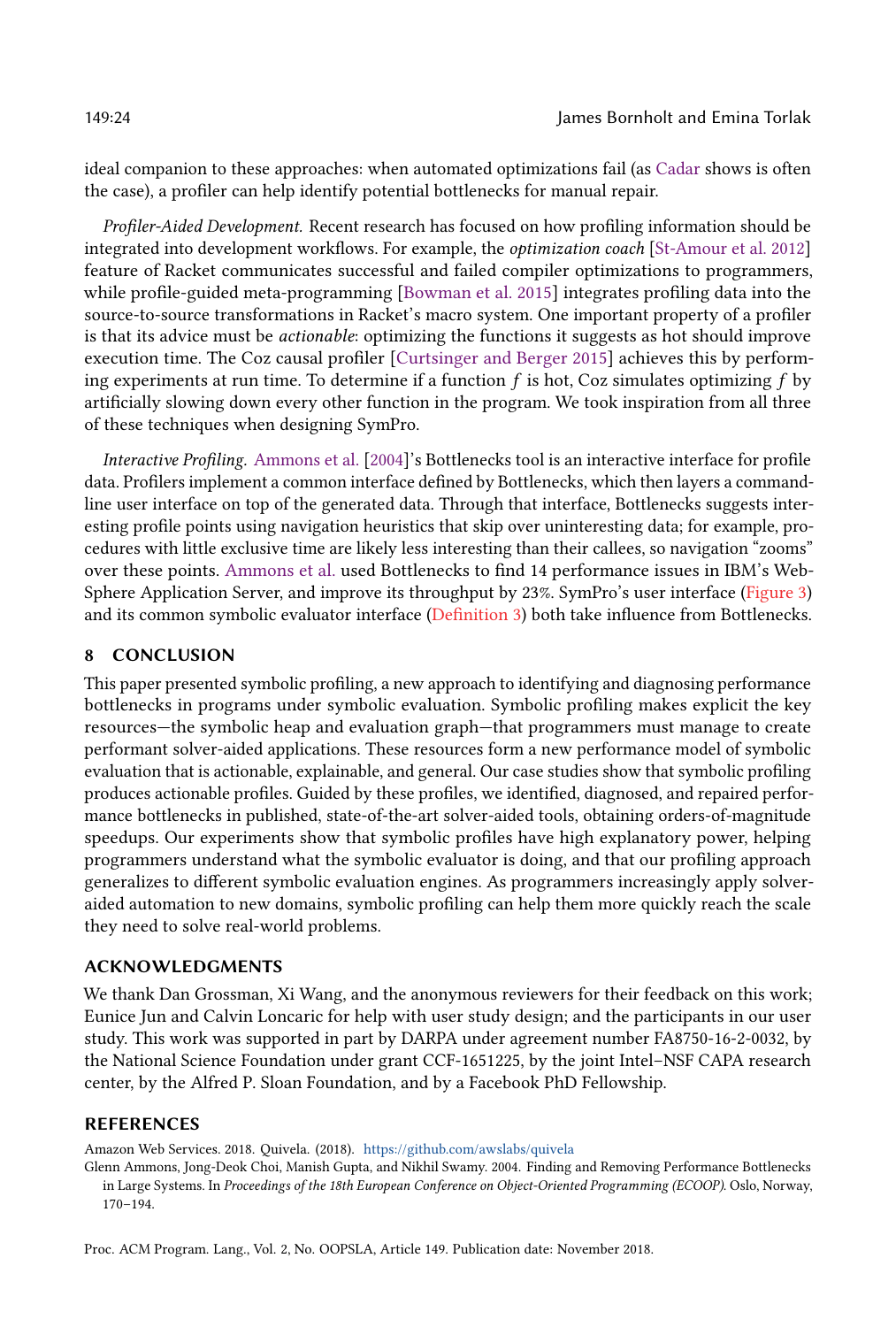- <span id="page-24-7"></span>Domagoj Babić and Alan J. Hu. 2008. Calysto: scalable and precise extended static checking. In Proceedings of the 30th International Conference on Software Engineering (ICSE). Leipzig, Germany, 211-220.
- <span id="page-24-3"></span>Eli Barzilay. 2017. Profile: Statistical Profiler. http://docs.racket-lang.org/profile/. (2017).
- <span id="page-24-2"></span>Armin Biere, Alessandro Cimatti, Edmund M. Clarke, and Yunshan Zhu. 1999. Symbolic Model Checking Without BDDs. In Proceedings of the 5th International Conference on Tools and Algorithms for the Construction and Analysis of Systems (TACAS). Amsterdam, The Netherlands, 193-207.
- <span id="page-24-20"></span>Nicolas Boichat. 2015. Issue 502898: ext4: Filesystem corruption on panic. (June 2015). [https://code.google.com/p/chromium/](https://code.google.com/p/chromium/issues/detail?id=502898) [issues/detail?id=502898.](https://code.google.com/p/chromium/issues/detail?id=502898)
- <span id="page-24-14"></span>James Bornholt, Antoine Kaufmann, Jialin Li, Arvind Krishnamurthy, Emina Torlak, and Xi Wang. 2016. Specifying and checking file system crash-consistency models. In Proceedings of the 21st International Conference on Architectural Support for Programming Languages and Operating Systems (ASPLOS). Atlanta, GA, USA, 83-98.
- <span id="page-24-16"></span>James Bornholt and Emina Torlak. 2017. Synthesizing Memory Models from Framework Sketches and Litmus Tests. In Proceedings of the 38th ACM SIGPLAN Conference on Programming Language Design and Implementation (PLDI). Barcelona, Spain, 467-481.
- <span id="page-24-19"></span>Alan Borning. 2016. Wallingford: Toward a Constraint Reactive Programming Language. In Proceedings of the Constrained and Reactive Objects Workshop (CROW). Málaga, Spain.
- <span id="page-24-23"></span>William J. Bowman, Swaha Miller, Vincent St-Amour, and R. Kent Dybvig. 2015. Profile-guided Meta-programming. In Proceedings of the 36th ACM SIGPLAN Conference on Programming Language Design and Implementation (PLDI). Portland, OR, USA, 229-239.
- <span id="page-24-0"></span>Stefan Bucur, Johannes Kinder, and George Candea. 2014. Prototyping symbolic execution engines for interpreted languages. In Proceedings of the 19th International Conference on Architectural Support for Programming Languages and Operating Systems (ASPLOS). Salt Lake City, UT, USA, 239-254.
- <span id="page-24-17"></span>Eric Butler, Emina Torlak, and Zoran Popović. 2017. Synthesizing Interpretable Strategies for Solving Puzzle Games. In Proceedings of the 12th International Conference on the Foundations of Digital Games (FDG). Hyannis, MA, USA.
- <span id="page-24-24"></span>Cristian Cadar. 2015. Targeted program transformations for symbolic execution. In Proceedings of the 10th Joint Meeting of the European Software Engineering Conference and the ACM SIGSOFT Symposium on the Foundations of Software Engineering (ESEC/FSE). Bergamo, Italy, 906-909.
- <span id="page-24-4"></span>Cristian Cadar, Daniel Dunbar, and Dawson Engler. 2008. Klee: Unassisted and Automatic Generation of High-Coverage Tests for Complex Systems Programs. In Proceedings of the 8th Symposium on Operating Systems Design and Implementa $tion (OSDI)$ . San Diego, CA, 209-224.
- <span id="page-24-10"></span>Cristian Cadar and Koushik Sen. 2013. Symbolic Execution for Software Testing: Three Decades Later. Commun. ACM 56, 2  $(2013), 82-90.$
- <span id="page-24-11"></span>Kartik Chandra and Rastislav Bodik. 2018. Bonsai: Synthesis-Based Reasoning for Type Systems. Proc. ACM Program. Lang. 2, POPL (Jan. 2018), 62:1-62:34.
- <span id="page-24-21"></span>Shumo Chu, Chenglong Wang, Konstantin Weitz, and Alvin Cheung. 2017a. Cosette. (2017). <http://github.com/uwdb/Cosette>
- <span id="page-24-15"></span>Shumo Chu, Chenglong Wang, Konstantin Weitz, and Alvin Cheung. 2017b. Cosette: An Automated Prover for SQL. In Proceedings of the 8th Biennial Conference on Innovative Data Systems (CIDR). Chaminade, CA, USA.
- <span id="page-24-8"></span>Edmund Clarke, Daniel Kroening, and Flavio Lerda. 2004. A Tool for Checking ANSI-C Programs. In Proceedings of the 10th International Conference on Tools and Algorithms for the Construction and Analysis of Systems (TACAS). Barcelona, Spain,  $168 - 176.$
- <span id="page-24-1"></span>Lori A. Clarke. 1976. A System to Generate Test Data and Symbolically Execute Programs. IEEE Transactions on Software Engineering 2, 3 (1976), 215-222.
- <span id="page-24-12"></span>Emilio Coppa, Camil Demetrescu, and Irene Finocchi. 2012. Input-sensitive Profiling. In Proceedings of the 33rd ACM SIGPLAN Conference on Programming Language Design and Implementation (PLDI). Beijing, China, 89-98.
- <span id="page-24-25"></span>Charlie Curtsinger and Emery D. Berger. 2015. Coz: Finding Code That Counts with Causal Profiling. In Proceedings of the 25th ACM Symposium on Operating Systems Principles (SOSP). Monterey, CA, USA, 184-197.
- <span id="page-24-22"></span>EPICS. 2017. Experimental Physics and Industrial Control System. (2017). <http://www.aps.anl.gov/epics/>
- <span id="page-24-13"></span>A. P. Ershov. 1958. On Programming of Arithmetic Operations. Commun. ACM 1, 8 (1958), 3-6.
- <span id="page-24-9"></span>Malay Ganai and Aarti Gupta. 2008. Tunneling and slicing: Towards scalable BMC. In Proceedings of the 45th Design Automation Conference (DAC). Anaheim, CA, USA, 137-142.
- <span id="page-24-5"></span>Patrice Godefroid, Nils Klarlund, and Koushik Sen. 2005. DART: Directed Automated Random Testing. In Proceedings of the 26th ACM SIGPLAN Conference on Programming Language Design and Implementation (PLDI). Chicago, IL, USA, 213-223.
- <span id="page-24-6"></span>Patrice Godefroid, Michael Y. Levin, and David Molnar. 2008. Automated Whitebox Fuzz Testing. In Proceedings of the 15th Network and Distributed System Security Symposium (NDSS). San Diego, CA, USA.
- <span id="page-24-18"></span>Milod Kazerounian, Niki Vazou, Austin Bourgerie, Jeffrey S. Foster, and Emina Torlak. 2018. Refinement Types for Ruby. In Proceedings of the 19th International Conference on Verification, Model Checking, and Abstract Interpretation (VMCAI). Los Angeles, CA, USA, 269-290.